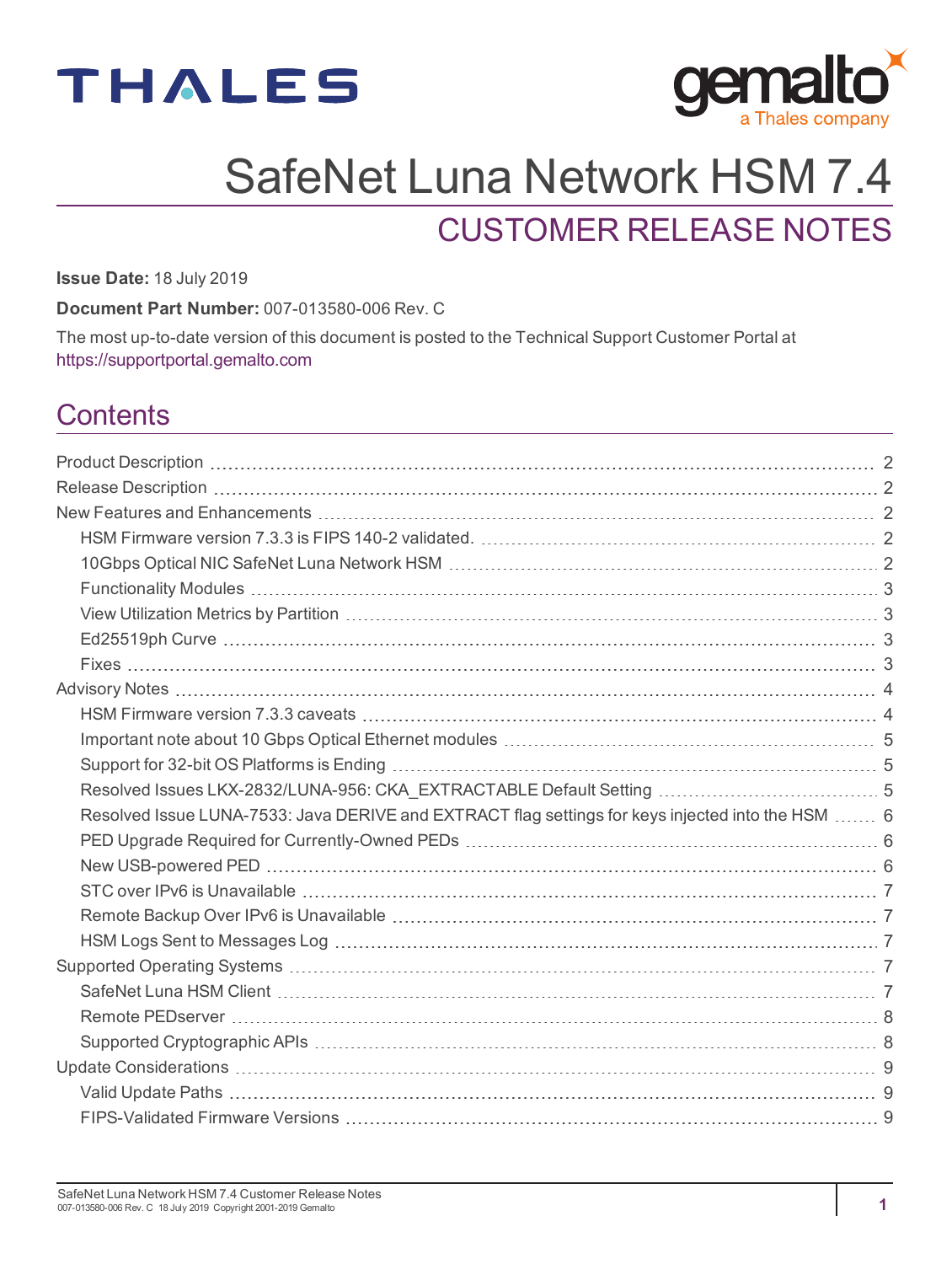# <span id="page-1-0"></span>Product Description

The SafeNet Luna Network HSM secures your sensitive data and critical applications by storing, protecting and managing your cryptographic keys in a high-assurance, tamper-resistant, network-attached appliance that offers market-leading performance. The SafeNet Luna Network HSM meets compliance and audit needs for FIPS 140, HIPAA, PCI-DSS, eIDAS, GDPR, and others, in highly-regulated industries including Financial, Healthcare, and Government.

The SafeNet Luna Network HSM offers up to 100 HSM partitions, high-availability configuration options, remote management, PED, backup, and dual hot-swappable power supplies.

# <span id="page-1-1"></span>Release Description

SafeNet Luna Network HSM 7.4 is a field update release of Gemalto's 7.x SafeNet Luna Network HSM. It includes Client software with drivers and tools, appliance software update, and new firmware for the HSM.

# <span id="page-1-2"></span>New Features and Enhancements

<span id="page-1-3"></span>SafeNet Luna Network HSM 7.4 introduces the following new features and enhancements:

### HSM Firmware version 7.3.3 is FIPS 140-2 validated.

Firmware 7.3.3 update incorporates the features and fixes supported by firmware versions 7.1, 7.2 and 7.3, and is now the preferred FIPS-validated SafeNet Luna HSM firmware version.

#### CMVP [Certificate](https://csrc.nist.gov/projects/cryptographic-module-validation-program/Certificate/3205) #3205

<span id="page-1-4"></span>See the "HSM [Firmware](#page-3-1) version 7.3.3 caveats " on page 4 in the Advisory Notes section, below.

# 10Gbps Optical NIC SafeNet Luna Network HSM

Gemalto is pleased to announce the availability of the 10 Gbps optical NIC SafeNet Luna Network HSM. This product variant provides two 10G optical network interfaces and two 1G copper network interfaces, as opposed to the standard 1G model which provides four 1G copper network interfaces.

The mapping of the network interfaces to their software equivalents (eth0, eth1, eth2, and eth3) is different on the 1G and 10G models. Otherwise, the 10G model is functionally equivalent to the standard 1G model.

The 10G SafeNet Luna Network HSM provides two 10G SFP optical Ethernet network interfaces (labeled 0 and 1), and two 1G copper RJ45 network interfaces (labeled 2 and 3), as illustrated below. You can optionally bond eth0 and eth1 to bond0, or eth2 and eth3 to bond1, to provide a redundant active/standby virtual interface.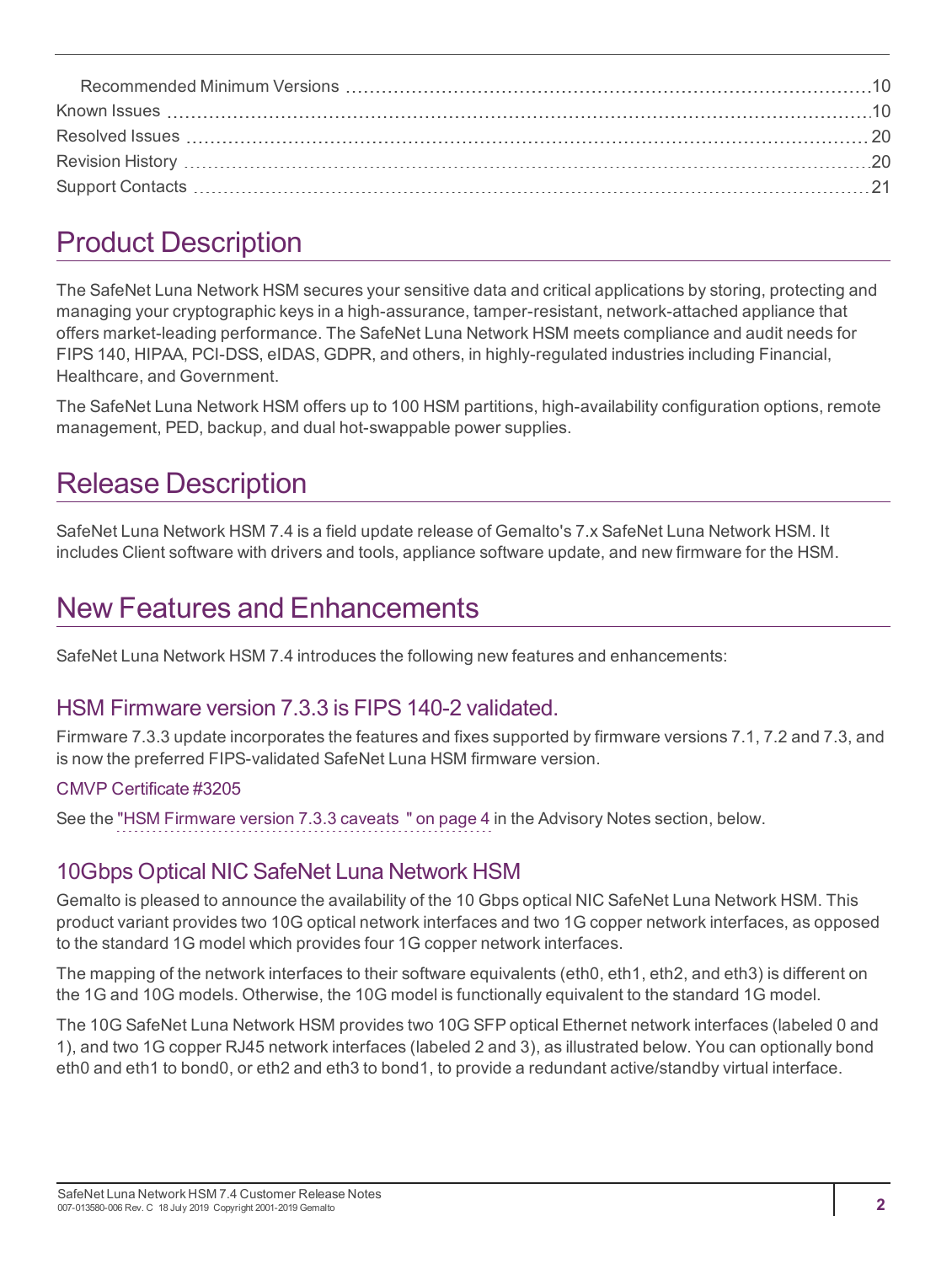

#### **Upgrade to Luna 7.4 appliance software**

The 10G SafeNet Luna Network HSM model ships with Luna 7.2 appliance software and Luna 7.0.3 HSM firmware installed. You can use the 10G optical ethernet ports with the installed software, or update to Luna 7.4 or higher.

#### **CAUTION! Do not update the 10G appliance to Luna 7.3.x.**

The port mapping will revert to the 1G configuration and you will lose 10G support. The appliance might require RMA to fix the port mapping.

#### <span id="page-2-0"></span>Functionality Modules

SafeNet Luna Network HSM 7.4 introduces Functionality Modules (FMs). FMs consist of your own customdeveloped code, loaded and operating within the logical and physical security of a SafeNet Luna Network HSM as part of the HSM firmware. FMs allow you to customize your SafeNet Luna Network HSM's functionality to suit the needs of your organization. Custom functionality provided by your own FMs can include:

- **>** new cryptographic algorithms, including Quantum algorithms
- **>** security-sensitive code, isolated from the rest of the HSM environment
- **>** keys and critical parameters managed by the FM, independent from standard PKCS#11 objects, held in tamper-protected persistent storage

To create FMs, you will need the Functionality Module Software Development Kit (SDK), which is included with the SafeNet Luna HSM Client software. Applications that use FM functions are supported on Windows and Linux.

**CAUTION!** Enabling FMs (**HSM policy 50**) introduces changes to Luna HSM functionality, some of which are permanent; they cannot be removed by disabling the policy.

#### <span id="page-2-1"></span>View Utilization Metrics by Partition

<span id="page-2-2"></span>Release 7.4 allows you to view utilization metrics for an individual partition or a specified list of partitions.

### Ed25519ph Curve

<span id="page-2-3"></span>SafeNet Luna Network HSM firmware version 7.4.0 includes support for the ed25519ph curve variant.

#### Fixes

Issues addressed in this release are listed in "Resolved [Issues" on](#page-19-0) page 20.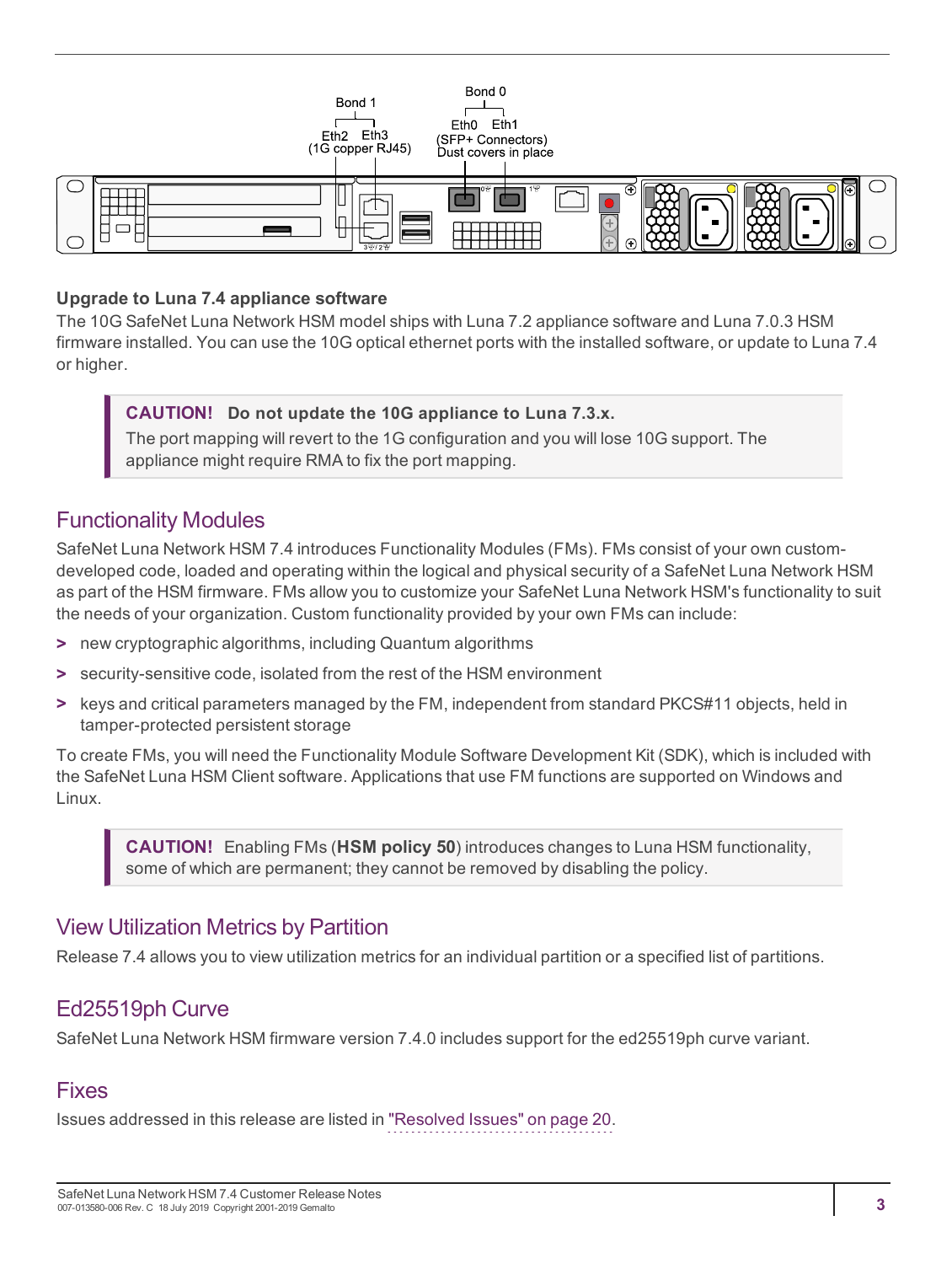# <span id="page-3-0"></span>Advisory Notes

<span id="page-3-1"></span>This section highlights important issues you should be aware of before deploying this release.

#### HSM Firmware version 7.3.3 caveats

Firmware 7.3.3 update incorporates the features and fixes supported by firmware versions 7.1, 7.2 and 7.3, and is now the preferred FIPS-validated SafeNet Luna HSM firmware version.

The firmware version shipped from the factory remains 7.0.3. Version 7.3.3 is a field-installable update.

#### **Update paths and considerations**

| From f/w<br>version                                                                                                 | To f/w<br>version | <b>Comment or caveat</b>                                                                                                                                                                                                                                                    |
|---------------------------------------------------------------------------------------------------------------------|-------------------|-----------------------------------------------------------------------------------------------------------------------------------------------------------------------------------------------------------------------------------------------------------------------------|
| PASSWORD-AUTHENTICATED                                                                                              |                   |                                                                                                                                                                                                                                                                             |
| 7.0.3, 7.1.0, 7.2.0, 7.3.0                                                                                          | 7.3.3             | Normal firmware update procedure (see<br>Updates and Upgrades section of main HSM<br>documentation) - no issues                                                                                                                                                             |
|                                                                                                                     |                   |                                                                                                                                                                                                                                                                             |
| <b>PED-AUTHENTICATED</b>                                                                                            |                   |                                                                                                                                                                                                                                                                             |
| 7.0.3                                                                                                               | 7.3.3             | Normal firmware update procedure (see<br>Updates and Upgrades section of main HSM<br>documentation) - no issues                                                                                                                                                             |
| partition created in HSM at one of<br>f/w versions<br>7.1, 7.2, or 7.3.0<br>with Partition Policy 15 set to ON      | 7.3.3             | Normal firmware update procedure (see<br>Updates and Upgrades section of main HSM<br>documentation) - EXCEPT you must reset the<br>challenge secret, after f/w update, so that<br>partition objects become accessible again                                                 |
| Partition created in HSM at one of<br>f/w versions<br>7.1, 7.2, or 7.3.0<br>with Partition Policy 15 set to OFF (*) | 7.3.3             | 1. Before updating firmware, back up your<br>partition contents.<br>2. Update your HSM to firmware version<br>7.3.3.<br>3. Your existing partition is no longer<br>accessible -- re-initialize the existing<br>partition.<br>4. Restore your partition objects from backup. |
| Network appliance with<br>appliance software 7.4.0<br>and HSM at f/w 7.4.0                                          | 7.3.3             | Must first rollback f/w to one of 7.0.3, 7.1.0,<br>7.2.0, 7.3.0 before<br>updating to f/w 7.3.3                                                                                                                                                                             |

(**\*** By default, Partition Policy 15 is off. Turning Policy 15 ON is destructive.)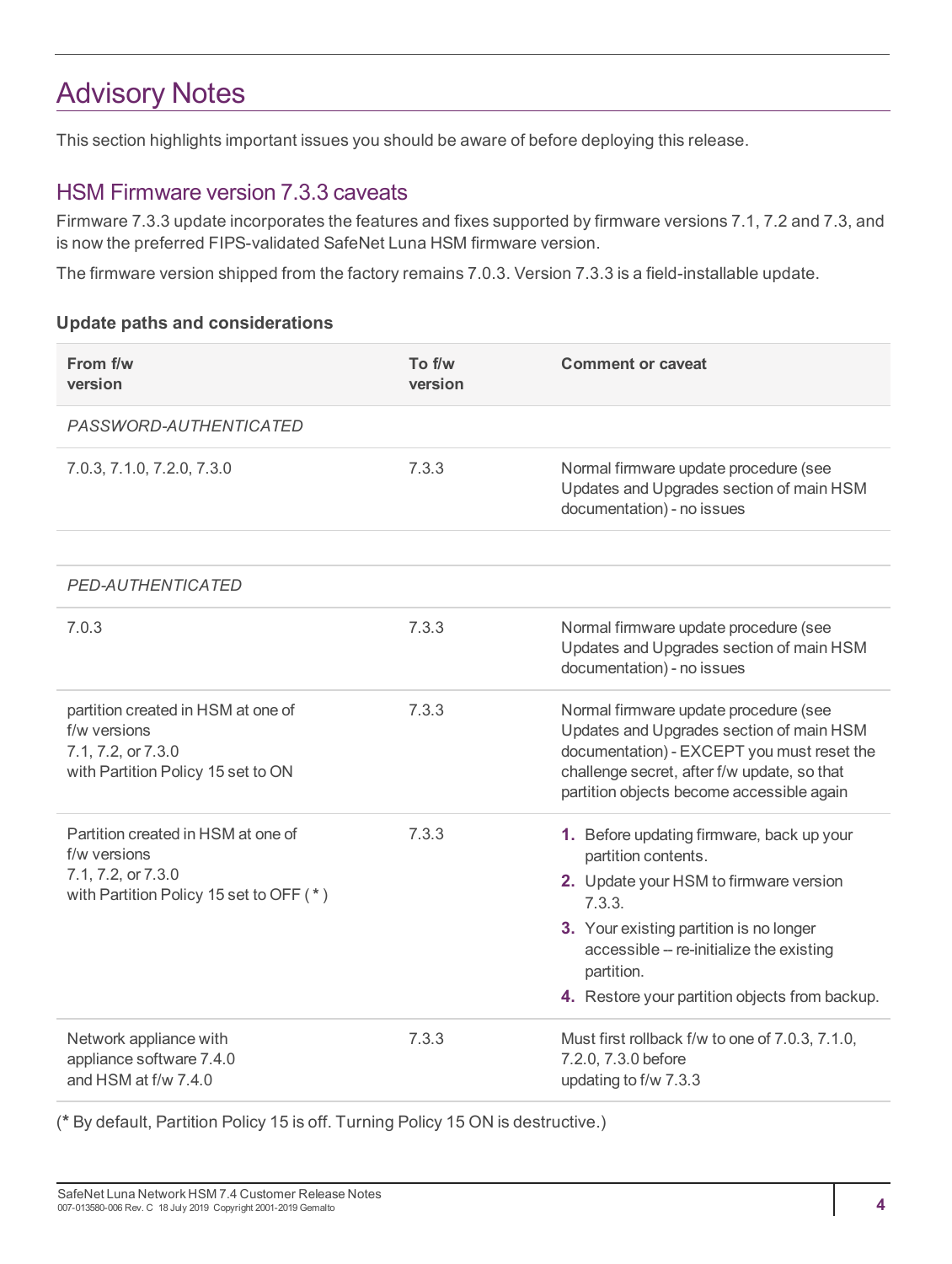# <span id="page-4-0"></span>Important note about 10 Gbps Optical Ethernet modules

The Network HSM Appliance is shipped from the factory with FIPS-validated firmware installed, and can be purchased with one of two options for Ethernet ports:

- **>** 1Gbps copper-only RJ-45 connectors for all four physical Ethernet ports, or
- **>** 10Gbps Optical Ethernet on two of the ports and 1Gbps RJ-45 connections on the other two ports.

The first option was already the standard, factory-delivered appliance.

The second option behaves identically to the first, in all respects, except the following five points



- **>** Two of the Ethernet ports (see the middle, upper portion of the diagram, just above the ventilation grid) have 10Gbps Optical Ethernet SFP+ connectors, while the two Ethernet ports (stacked vertically beside the HSM slot) retain 1Gbps copper RJ-45 sockets.
- **>** The small form-factor pluggable (SFP) transceiver modules are packed in their own independent packaging to avoid possible damage and dust during shipping and handling, and those must be inserted into the SFP+ connectors on the appliance during appliance installation. (See the Installation Guide in the main product documentation)
- **>** The logical Ethernet port assignments are different from the standard appliance, such that the 10Gbps optical ports are designated Eth0 and Eth1, while the 1Gbps copper ports are designated Eth2 and Eth3.
- **>** The output of the Luna Shell (lunash:>) command **network show -verbose** displays "FIBRE" and the 10000baseT/Full option, when the appliance has optical Ethernet ports.
- **>** Port bonding is allowed only between Ethernet ports of the same type and speed.

**CAUTION!** To use 10 Gbps optical Ethernet, update SafeNet Luna Network HSM appliance software to version 7.4 or higher. Do not attempt to update a 10G-ready appliance to version 7.3.x.

# <span id="page-4-1"></span>Support for 32-bit OS Platforms is Ending

As of upcoming release 7.6, 32-bit libraries will no longer be provided. If you have a 32-bit application or integration, remain with a pre-7.6 release (such as 7.2, 7.3, 7.4, or 7.5), or migrate to 64-bit platform.

# <span id="page-4-2"></span>Resolved Issues LKX-2832/LUNA-956: CKA\_EXTRACTABLE Default Setting

Formerly, the CKA\_EXTRACTABLE attribute on new, unwrapped, and derived keys was incorrectly set to TRUE by default. This was resolved in Luna HSM firmware 7.0.2 and higher. In firmware 7.0.2 and higher, the CKA\_ EXTRACTABLE attribute on new, unwrapped, and derived keys is set to FALSE by default.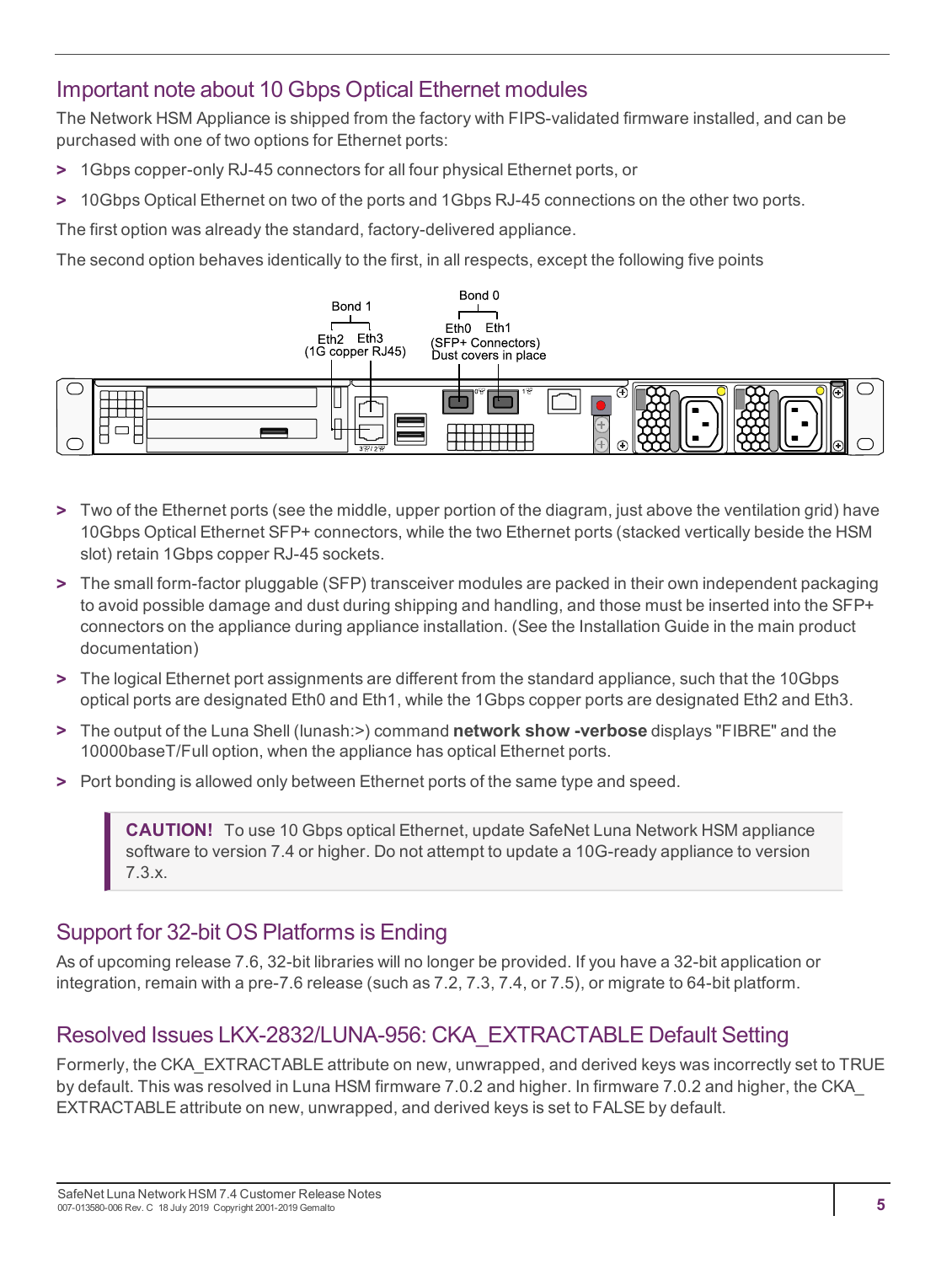**NOTE** If you have existing code or applications that expect keys to be extractable by default, you must modify them to explicitly set the CKA\_EXTRACTABLE attribute value to TRUE.

### <span id="page-5-0"></span>Resolved Issue LUNA-7533: Java DERIVE and EXTRACT flag settings for keys injected into the HSM

Formerly, the DERIVE and EXTRACT flags were forced to "true" in the JNI, which overrode any values passed by applications via Java. This is resolved in Luna release 7.3 and higher.

As of release 7.3:

- **>** The default values for the DERIVE and EXTRACT flags are set to "false" (were set to "true" in previous releases.
- **>** JNI accepts and preserves values set by applications via the following Java calls:

```
LunaSlotManager.getInstance().setSecretKeysDerivable( true );
LunaSlotManager.getInstance().setPrivateKeysDerivable( true );
LunaSlotManager.getInstance().setSecretKeysExtractable( true );
LunaSlotManager.getInstance().setPrivateKeysExtractable( true );
```
**NOTE** If you have existing code that relies on the DERIVE and EXTRACT flags being automatically defined by the JNI for new keys, you will need to modify your application code to set the flag values correctly.

### <span id="page-5-1"></span>PED Upgrade Required for Currently-Owned PEDs

If you have older PEDs that you intend to use with SafeNet Luna HSM 7.0 or later, you must upgrade to firmware 2.7.1 (or newer). The upgrade and accompanying documentation (**007-012337-003\_PED\_upgrade\_2-7-1- 5.pdf**) are available from the Gemalto Support Portal.

# <span id="page-5-2"></span>New USB-powered PED

Gemalto is pleased to announce the availability of SafeNet Luna HSM PIN Entry Device (PED) v2.8. The v2.8 PED contains new hardware that enables the PED to be USB-powered; there is no longer a requirement for an external DC power Adapter. PED v2.8 is functionally equivalent to your existing (pre-generation) PEDs and is compatible with HSM versions, 5.x, 6.x, and 7.x.

PED v2.8 ships with firmware 2.8.0. Note that you cannot upgrade existing PEDs to the 2.8.0 version; existing PEDs continue to need a separate DC power adapter for remote PED and upgrade use. The model number on the manufacturer's label identifies the refreshed PED: PED-06-0001.

#### **To use the new USB-powered PED**

- **1.** Ensure the SafeNet Luna HSM Client software is installed on the Windows computer that will provide PED authentication for your SafeNet Luna Network HSM. Installing the Remote PED component of the SafeNet Luna HSM client installs the required driver.
- **2.** Connect the PED to the computer where you installed the Remote PED component of the SafeNet Luna HSM client using the USB micro connector on the PED and a USB socket on your computer.
- **3.** After you connect the PED to the host computer, it will take 30 to 60 seconds for initial boot-up, during which time a series of messages are displayed, as listed below:

#### **BOOT V.1.1.0-1**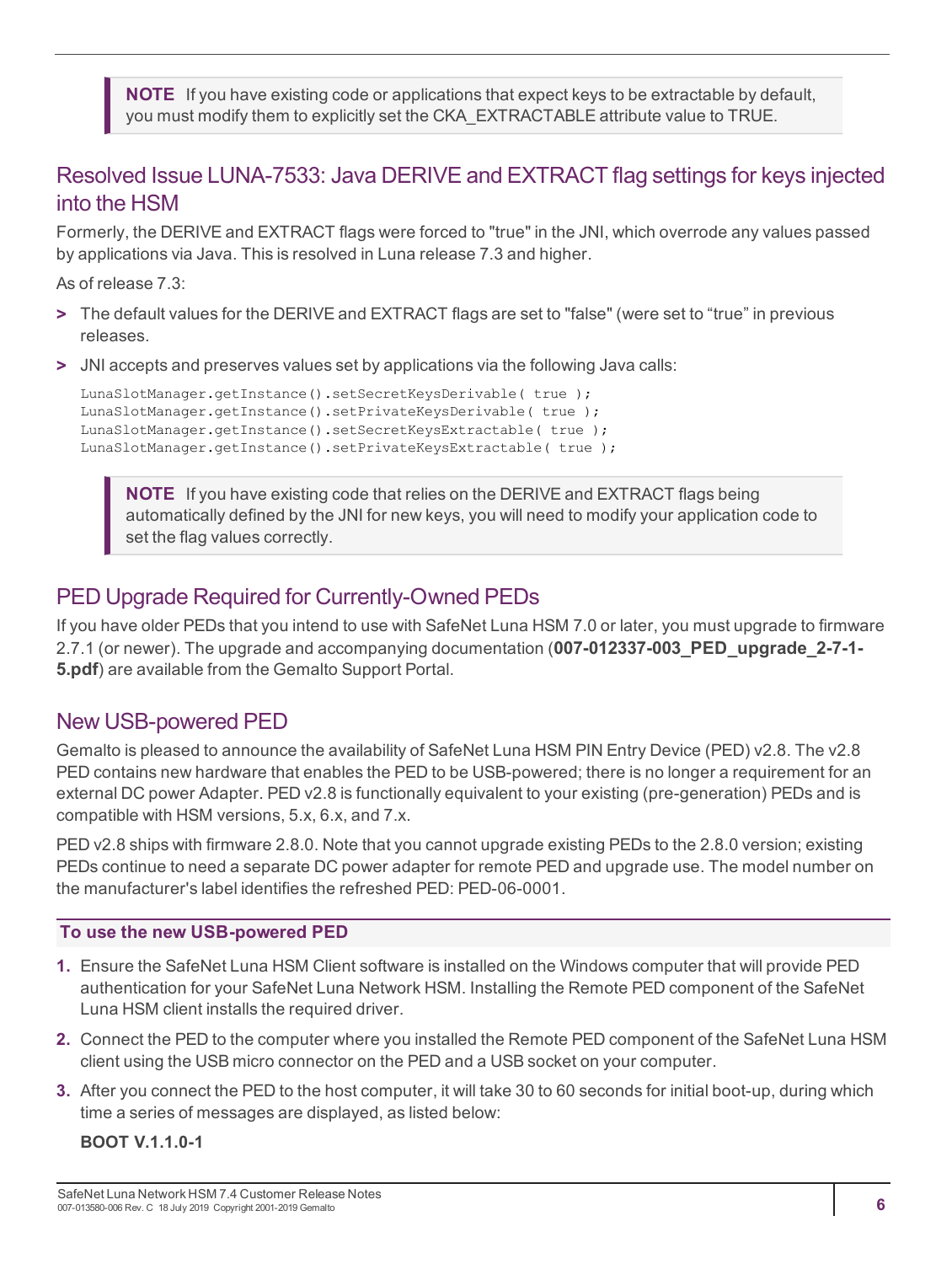#### **CORE V.3.0.0-1**

**Loading PED...**

**Entering...**

- **4.** After the boot process is complete, the PED displays **Local PED mode** and the **Awaiting command...** prompt. Your new PED is now ready for use.
- **5.** To enter Remote PED mode, if needed, exit Local PED mode with the "<" key, and from the **Select Mode** menu, select option **7 Remote PED**.

#### <span id="page-6-0"></span>STC over IPv6 is Unavailable

<span id="page-6-1"></span>STC client-partition links are not available over an IPv6 network.

### Remote Backup Over IPv6 is Unavailable

Network connections from the SafeNet Luna HSM Client to a Remote Backup Server must use IPv4.

**NOTE** Network connections from the client to the HSMs you want to backup using RBS can use IPv6. Only the connection from the client to the RBS server requires IPv4.

### <span id="page-6-2"></span>HSM Logs Sent to Messages Log

The **hsm.log** file has been removed from Luna 7. The HSM logs are now sent to the **messages** log.

**NOTE** Although it is ignored, the **hsm** option appears in the syntax for some **syslog** commands (such as **syslog tail -logfiles**).

# <span id="page-6-3"></span>Supported Operating Systems

<span id="page-6-4"></span>This section lists the supported software, hardware, and optional upgrades for the HSM.

### SafeNet Luna HSM Client

You can install the SafeNet Luna HSM Client 7.4 on the following operating systems:

| <b>Operating System</b> | <b>Version</b>      | 64-bit<br>applications<br>on 64-bit OS | $32$ -bit<br>applications<br>on 64-bit OS | $32$ -bit<br>applications<br>on 32-bit OS |
|-------------------------|---------------------|----------------------------------------|-------------------------------------------|-------------------------------------------|
| Windows                 | 10                  | Yes                                    | Yes                                       | No.                                       |
| <b>Windows Server</b>   | 2012 R <sub>2</sub> | Yes                                    | Yes                                       | No.                                       |
|                         | 2016                | Yes                                    | Yes                                       | No.                                       |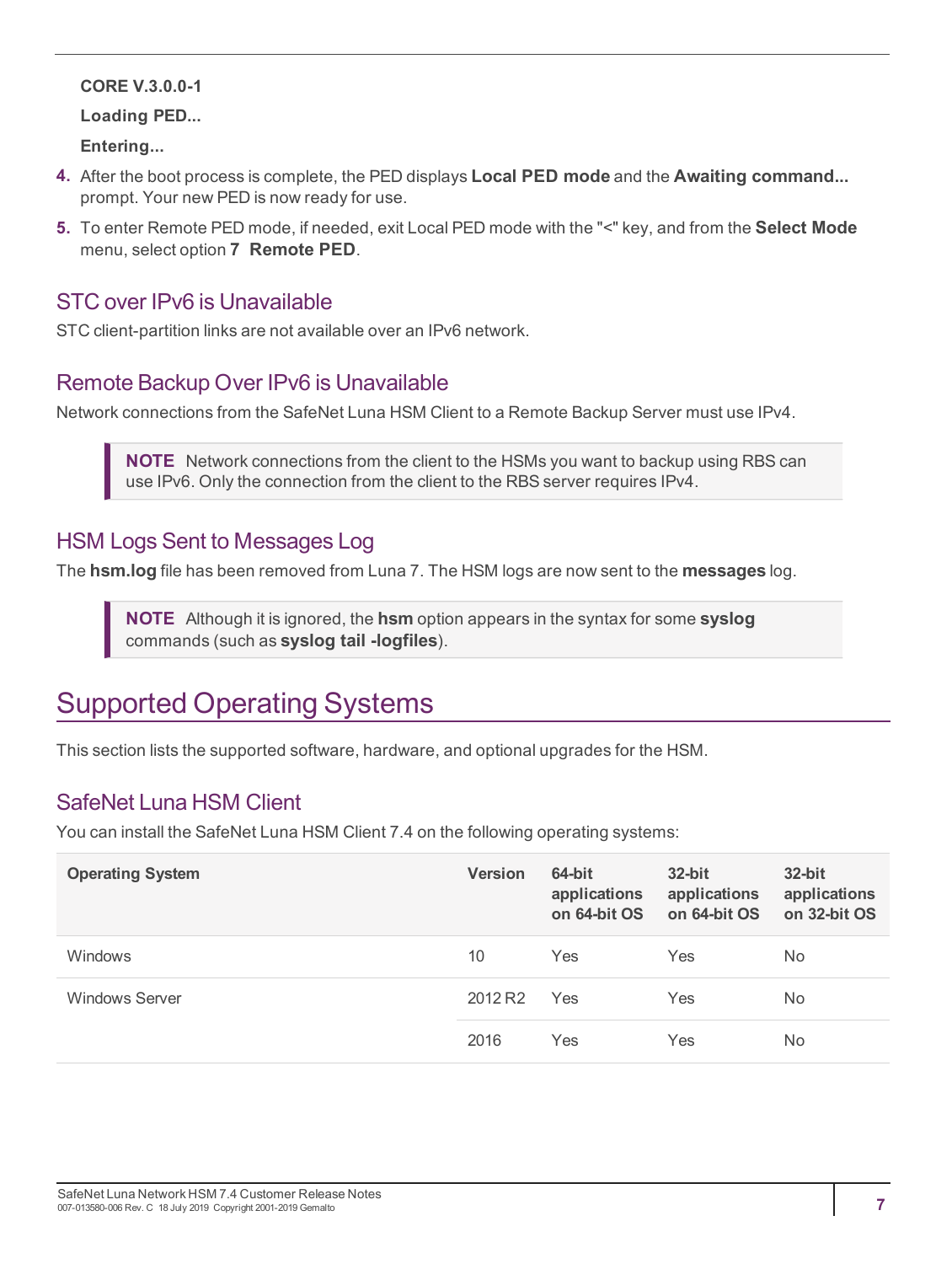| <b>Operating System</b>                                                            | <b>Version</b> | 64-bit<br>applications<br>on 64-bit OS | $32$ -bit<br>applications<br>on 64-bit OS | $32$ -bit<br>applications<br>on 32-bit OS |
|------------------------------------------------------------------------------------|----------------|----------------------------------------|-------------------------------------------|-------------------------------------------|
| Redhat-based Linux (including variants like CentOS<br>and Oracle Enterprise Linux) | 6              | Yes                                    | Yes                                       | <b>Yes</b>                                |
|                                                                                    | 7              | Yes                                    | Yes                                       | <b>Yes</b>                                |
| $AIX^*$                                                                            | 7.1            | Yes                                    | No.                                       | No.                                       |
| Solaris (SPARC/x86)*                                                               | 11             | Yes                                    | No.                                       | N <sub>o</sub>                            |
| Ubuntu <sup>**</sup>                                                               | 14.04          | Yes                                    | No.                                       | Yes                                       |

**\*** Although the AIX and Solaris installers display the options, SafeNet Luna PCIe and USB HSMs are not supported in this release. Select only **SafeNet Luna Network HSM** during installation.

**\*\*** The Linux installer for Luna HSM Client software is compiled as .rpm packages. To install on a Debian-based distribution, such as Ubuntu, **alien** is used to convert the packages. We used **build-essential**:

#### **apt-get install build-essential alien**

If you are using a Docker container or another such microservice to install the Luna Minimal Client on Ubuntu, and your initial client installation was on another supported Linux distribution as listed above, you do not require **alien**. Refer to the product documentation for instructions. You might need to account for your particular system and any pre-existing dependencies for your other applications.

#### <span id="page-7-0"></span>Remote PEDserver

The PEDserver software is included with the SafeNet Luna HSM Client software. You must install the SafeNet Luna HSM Client, with the PEDserver option, on each workstation used to host a remote PED. The PEDserver software is supported on the following operating systems:

- **>** Windows 10 (64-bit)
- **>** Windows Server 2016
- <span id="page-7-1"></span>**>** Windows Server 2012 R2

# Supported Cryptographic APIs

Applications can perform cryptographic operations using the following APIs:

- **>** PKCS#11 2.20
- **>** JCA within Oracle Java 7/8/9/10/11
- **>** JCA within OpenJDK 7/8/9/10/11
- **>** JCA within IBM Java 7/8
- **>** OpenSSL
- **>** Microsoft CAPI
- **>** Microsoft CNG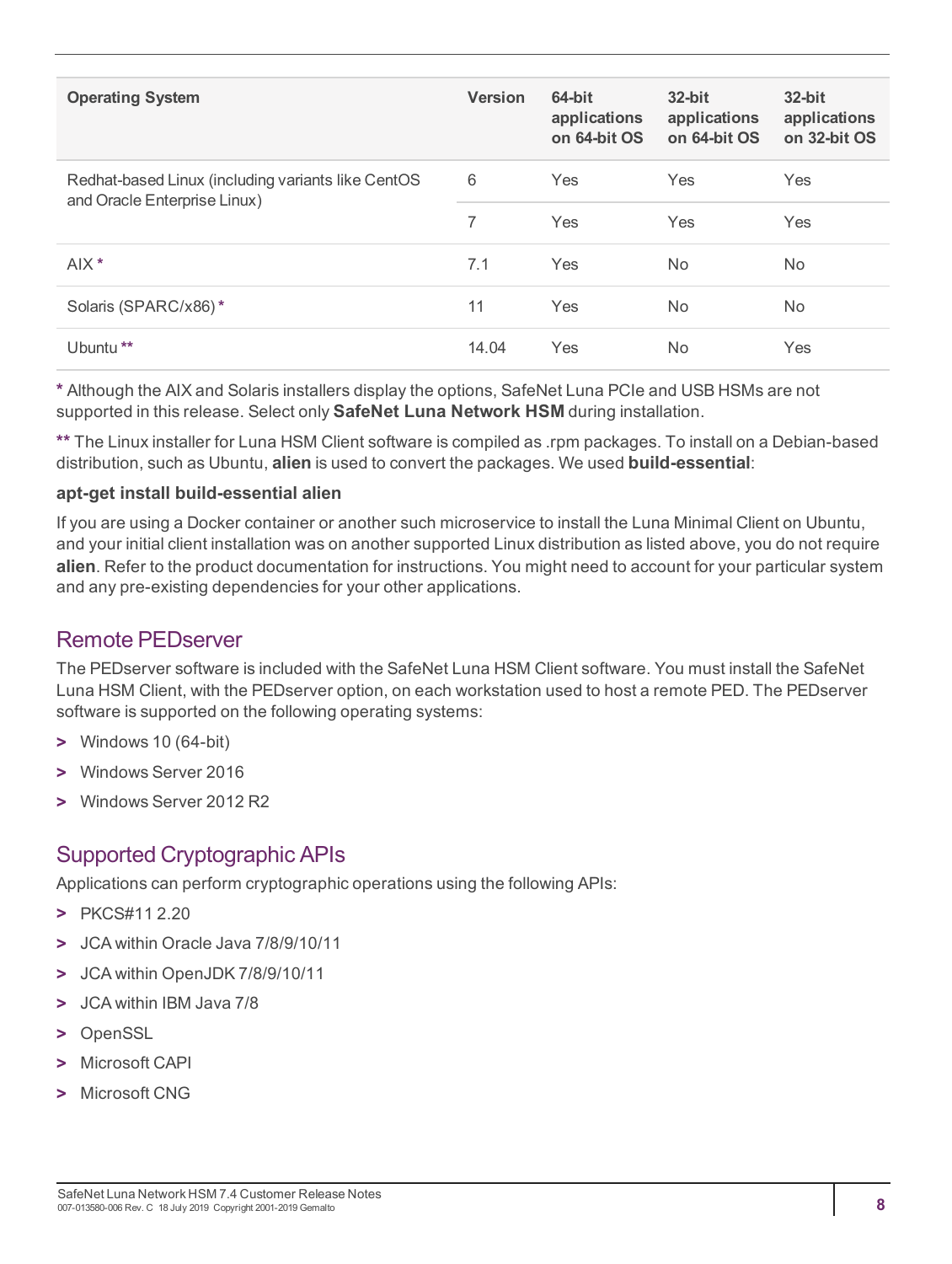# <span id="page-8-0"></span>Update Considerations

Detailed procedures for installing the SafeNet Luna Network HSM 7.4 software and firmware updates can be found in the product documentation. Before you install any of the updates, consider the following guidelines:

- **>** Back up all important cryptographic material. Refer to the product documentation for backup procedures.
- **>** Stop all client applications running cryptographic operations on the HSM.
- **>** If you are using STC on the HSM Admin channel, disable it by running lunash:> **hsm stc disable** before you update the HSM firmware.
- **>** Use an uninterruptible power supply (UPS) to power your HSM. There is a small chance that a power failure during an update could leave your HSM in an unrecoverable condition.

### <span id="page-8-1"></span>Valid Update Paths

The following table provides tested paths for updating to the current software/firmware versions.

| Component                                   | <b>Directly from version</b> | To version          |
|---------------------------------------------|------------------------------|---------------------|
| SafeNet Luna HSM Client software            | Any                          | 7.4                 |
| SafeNet Luna Network HSM appliance software | 7.0, 7.1                     | 7.2                 |
|                                             | 7.2, 7.3                     | 7.4                 |
| SafeNet Luna HSM firmware                   | 7.0.1, 7.0.2                 | 7.0.3, 7.1.0, 7.2.0 |
|                                             | 7.0.3, 7.1.0, 7.2.0, 7.3.0   | $7.4.0, 7.3.3(*)$   |
| SafeNet Luna Backup HSM firmware            | 6.10.9, 6.26.0               | $6.27.0$ (**)       |
| SafeNet Luna PED firmware                   | 2.7.1                        | N/A                 |
|                                             | 2.8.0                        | N/A                 |

( \* Check the CRN "Advisory Notes" section, to see if any caveat applies to your HSM. )

( \*\* Note that firmware 6.24.7 is the latest FIPs-validated version for the Backup HSM. FIPS validation might not be strictly necessary for a Backup HSM because it does not perform cryptographic operations with contained objects, but some audit checklists might not make that distinction.)

#### <span id="page-8-2"></span>FIPS-Validated Firmware Versions

The following firmware versions are all FIPS-140-2 Level 3 certified per certificate #3205:

<https://csrc.nist.gov/projects/cryptographic-module-validation-program/Certificate/3205>

- **>** Luna firmware v. 7.3.3 (recommended)
- **>** Luna firmware v. 7.0.3 (factory-shipped version)
- **>** Luna firmware v. 7.0.2 (see F5 note, below)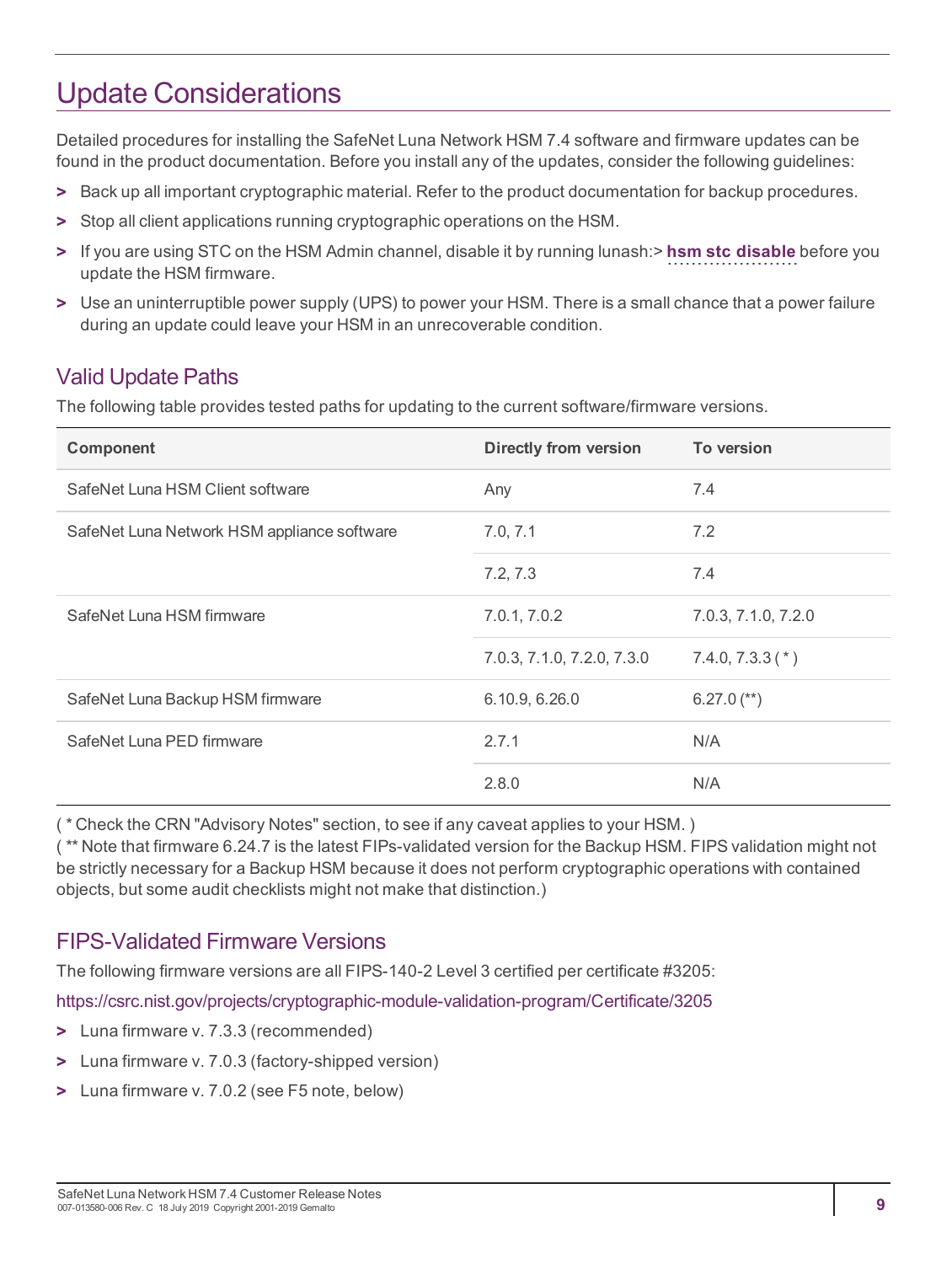### <span id="page-9-0"></span>Recommended Minimum Versions

Generally, Gemalto recommends that you always keep your HSM firmware, appliance software, and client software up to date, to benefit from the latest features and bug fixes. If regular updates are not possible or convenient, the following table lists the recommended minimum firmware and software versions for use with SafeNet Luna 7 HSMs. If you are running an earlier version, Gemalto advises upgrading to the version(s) below (or later) to ensure that you have critical bug fixes and security updates.

|                                                     | <b>Luna HSM Client</b> | <b>Appliance Software</b> | Luna HSM Firmware |
|-----------------------------------------------------|------------------------|---------------------------|-------------------|
| <b>SafeNet Luna Network</b><br><b>HSM 7 Minimum</b> | 7.2                    | 72                        | 7.2.0             |
| <b>Recommended</b><br>Configuration                 |                        |                           | 7.0.3             |

**NOTE** Customers who wish to use Luna 7 HSMs with F5 Network BIG-IP 13.1 appliances should follow F5 guidelines for Supported SafeNet client and HSM versions ([https://support.f5.com/kb/en-us/products/big-ip\\_ltm/manuals/product/f5-safenet-hsm](https://support.f5.com/kb/en-us/products/big-ip_ltm/manuals/product/f5-safenet-hsm-version-interoperability-matrix.html)[version-interoperability-matrix.html](https://support.f5.com/kb/en-us/products/big-ip_ltm/manuals/product/f5-safenet-hsm-version-interoperability-matrix.html)). At the time of this release, F5's supported versions for Luna 7 are Luna HSM Client 7.1 with appliance software 7.1 and firmware 7.0.2.

# <span id="page-9-1"></span>Known Issues

This section lists the issues known to exist in the product at the time of release. Workarounds are provided where available. The following table defines the severity level assigned to each listed issue.

#### **Table 1: Issue severity definitions**

| <b>Severity</b> | <b>Classification</b> | <b>Definition</b>             |
|-----------------|-----------------------|-------------------------------|
| н               | High                  | Reasonable workaround exists. |
| M               | Medium                | Medium severity problems.     |
|                 | Low                   | Low severity problems.        |

#### **Table 2: List of known issues in release 7.4**

| <b>Issue</b>     | <b>Severity</b> | <b>Synopsis</b>                                                                                                                                                                                                                                                                                                 |
|------------------|-----------------|-----------------------------------------------------------------------------------------------------------------------------------------------------------------------------------------------------------------------------------------------------------------------------------------------------------------|
| LKX-5263         | Н               | <b>Problem:</b> When audit logs fill up the HSM memory, HSM functions continue when they<br>should be halted until audit logging is properly configured. Affects FM log entries only.<br>Workaround: Configure audit logging on the HSM as described in documentation to<br>prevent HSM memory from filling up. |
| <b>LUNA-8881</b> | Н               | Problem: Application cannot change CKA EXTRACTABLE default value via JSP.<br><b>Workaround: None.</b>                                                                                                                                                                                                           |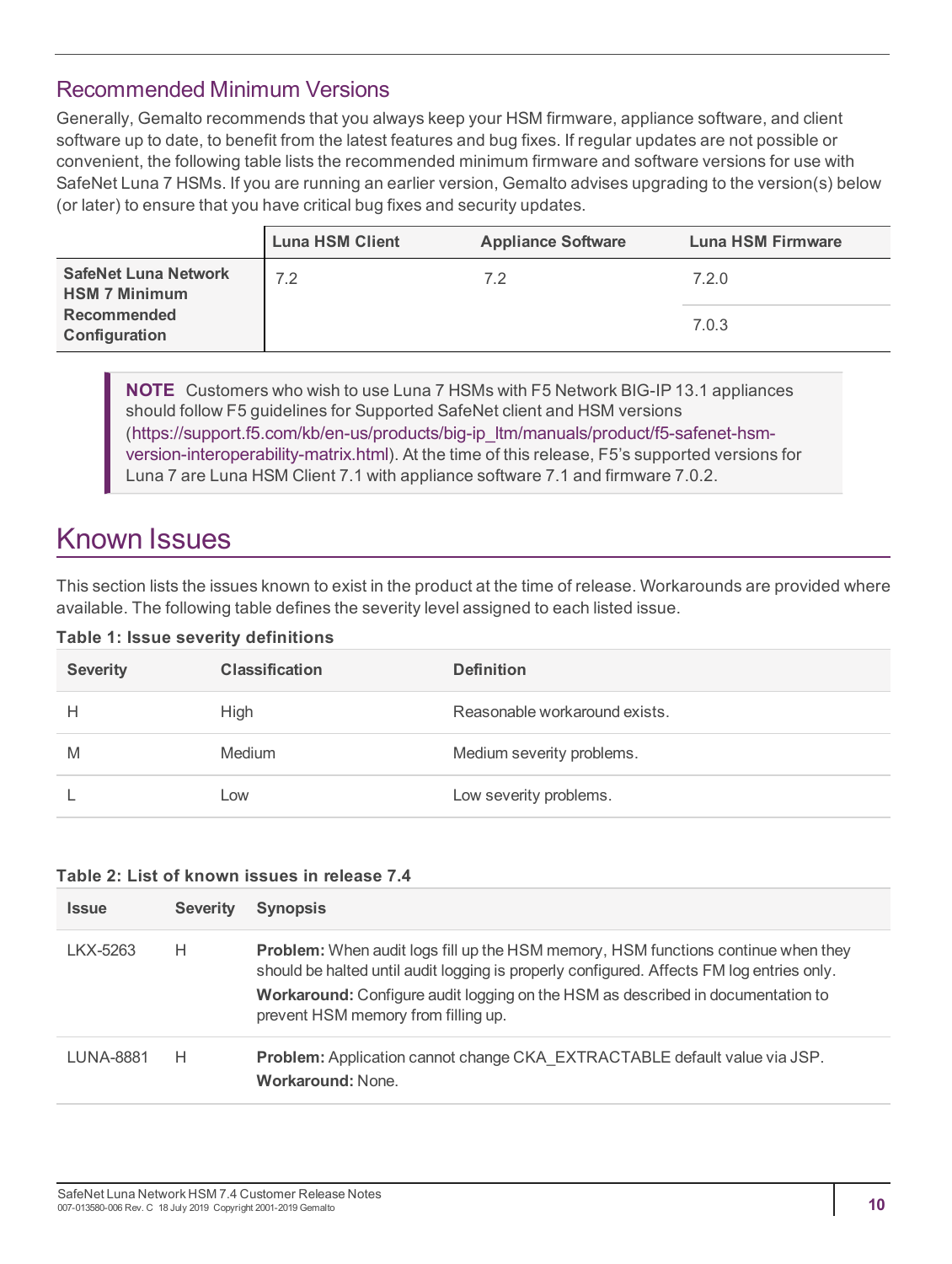| <b>Issue</b>     | <b>Severity</b> | <b>Synopsis</b>                                                                                                                                                                                                                                                                                                                                                                                                                                                                                                                                                                                                                                                                                                                                                       |
|------------------|-----------------|-----------------------------------------------------------------------------------------------------------------------------------------------------------------------------------------------------------------------------------------------------------------------------------------------------------------------------------------------------------------------------------------------------------------------------------------------------------------------------------------------------------------------------------------------------------------------------------------------------------------------------------------------------------------------------------------------------------------------------------------------------------------------|
| <b>LUNA-8620</b> | Н               | Problem: NTLS failover on 10G optical ports (bond0) sometimes fails.<br><b>Workaround: None.</b><br>Troubleshooting: Luna Network HSM supports active-backup bonding mode only. This<br>mode does not require any specific configuration of the switch. If this problem (Bond0<br>failover unsuccessful) is encountered, we recommend to:<br>1. Trace the packet in the network to ensure that the network interface in the Luna Network<br>HSM is discovered properly.<br>2. Ensure that ARP entry is not incorrectly cached in the network.<br>Such problem could be resolved through manual ping-out from the appliance (network<br>ping command). To execute such command, the operator must directly connect to the<br>Luna Network HSM through the serial port. |
| <b>LUNA-8619</b> | H               | Problem: During HSM initialization, if the PED operation to create the red domain key fails<br>or times out, subsequent attempts to re-initialize the HSM will not prompt you to create the<br>red domain key.<br>Workaround: Zeroize the HSM with lunash:>hsm zeroize before re-initializing.                                                                                                                                                                                                                                                                                                                                                                                                                                                                        |
| <b>LUNA-8548</b> | H.              | Problem: When port bonding is configured on the appliance, SSH service is sometimes<br>lost after an appliance reboot. This issue occurs more often if the appliance is directly<br>connected to a managed switch.<br>Workaround: Log in to LunaSH using a serial connection. Ping any IP using<br>lunash:>network ping <ip> to restore SSH service.</ip>                                                                                                                                                                                                                                                                                                                                                                                                             |
| <b>LUNA-8348</b> | H               | Problem: When adding a DNS server using REST API, configured port bonds are broken.<br>If there is no other ethernet interface configured, you must use a serial connection to<br>reconfigure the port bond.<br>Workaround: None. Use LunaSH to configure the DNS servers.                                                                                                                                                                                                                                                                                                                                                                                                                                                                                            |
| <b>LKX-5545</b>  | M               | Problem: When simultaneously running a combination of FM and non-FM applications with<br>the HSM, an error: Unable to communicate with HSM can occasionally occur under<br>very high operation loads.<br>Workaround: Restart the HSM to clear the error (lunash:>hsm restart).                                                                                                                                                                                                                                                                                                                                                                                                                                                                                        |
| <b>LKX-5351</b>  | M               | Problem: When partition policy 29: Perform RSA signing without confirmation is set<br>to 0 (OFF), all RSA sign operations fail with an error (CKR_DATE_LEN_RANGE)<br>Workaround: If you use RSA signing, do not turn off partition policy 29.                                                                                                                                                                                                                                                                                                                                                                                                                                                                                                                         |
| LKX-5353         | M               | Problem: When a Remote PED connection times out, lunacm:>role login fails with a<br>confusing error (CKR_FUNCTION_FAILED).<br>Workaround: Run lunacm:>ped disconnect before ped connect.                                                                                                                                                                                                                                                                                                                                                                                                                                                                                                                                                                              |
| <b>LKX-5259</b>  | M               | Problem: FM Capability license can be applied on non-FM-ready hardware.<br>Workaround: Ensure your hardware is FM-ready before applying an FM license to the<br>HSM.                                                                                                                                                                                                                                                                                                                                                                                                                                                                                                                                                                                                  |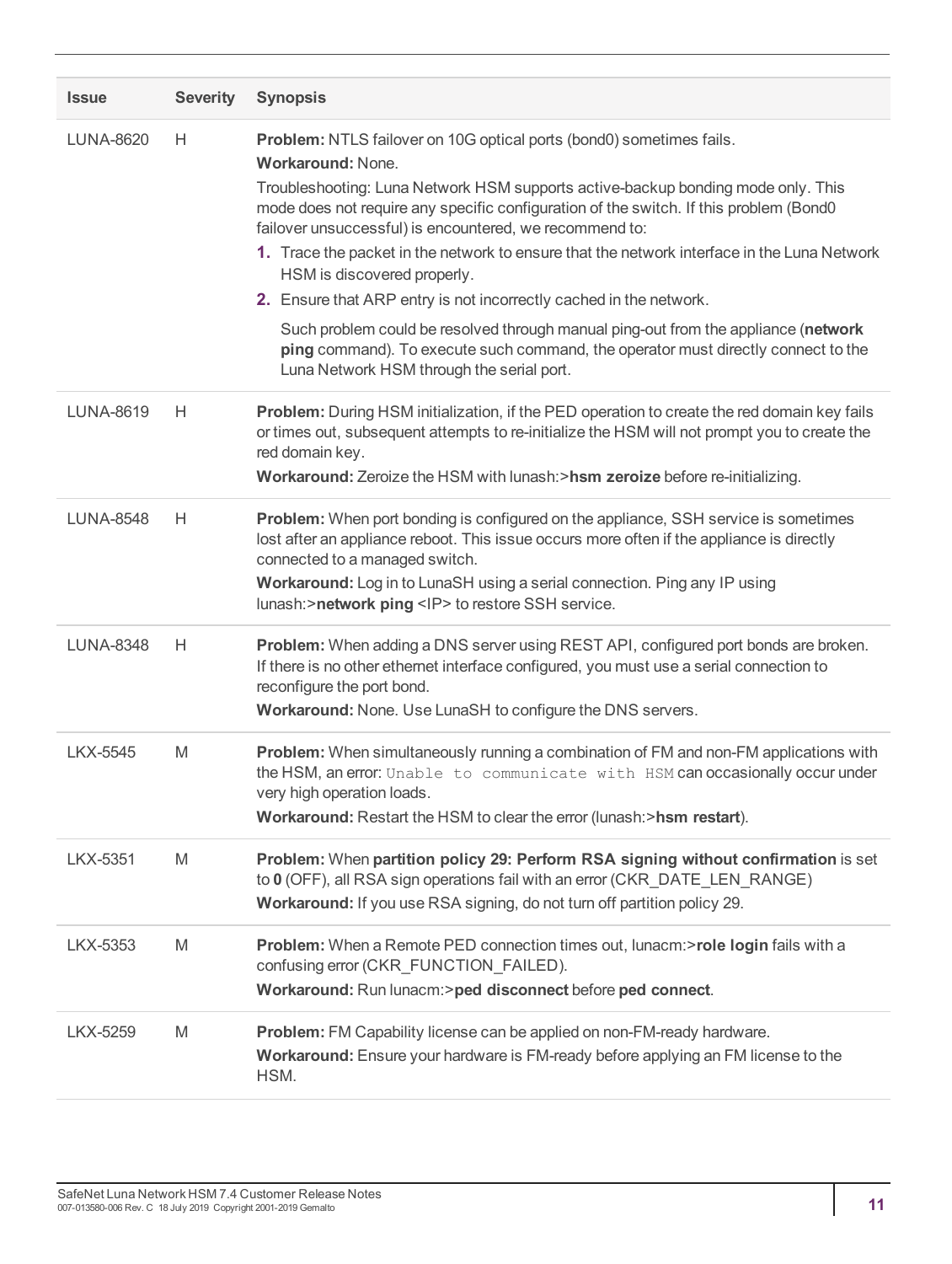| <b>Issue</b>     | <b>Severity</b> | <b>Synopsis</b>                                                                                                                                                                                                                                                                                                                                                              |
|------------------|-----------------|------------------------------------------------------------------------------------------------------------------------------------------------------------------------------------------------------------------------------------------------------------------------------------------------------------------------------------------------------------------------------|
| <b>LKX-4776</b>  | M               | Problem: When running a combination of high-traffic FM and standard Luna applications, a<br>rare SMFS failure can occur. Standard Luna processes are unaffected.<br>Workaround: Erase the SMFS using lunash:>hsm fm recover -erase smfs, and restart<br>the FM application if necessary.                                                                                     |
| LKX-4266         | M               | <b>Problem:</b> LunaCM incorrectly allows the user to add FM-enabled partitions to the same HA<br>group as non-FM partitions.<br>Workaround: HA groups with a combination of FM and non-FM members are not<br>supported.                                                                                                                                                     |
| <b>LUNA-8789</b> | M               | Problem: Restricting SSH traffic to an IPv6-configured ethernet port with lunash:>sysconf<br>ssh device <eth#> still allows SSH connection via IPv4.<br/><b>Workaround: None.</b></eth#>                                                                                                                                                                                     |
| <b>LUNA-8780</b> | M               | Problem: One-step NTLS fails when the appliance's SSH host key changes or when<br>connecting for the first time.<br>Workaround: Run lunacm:>clientconfig deploy with the -verbose option, and manually<br>enter "y" when PuTTY prompts you to update the cached SSH key.                                                                                                     |
| <b>LUNA-8760</b> | M               | Problem: Registering an IPv6 NTLS client with REST API by POSTing to<br>/api/lunasa/ntls/clients fails with an HTTP 400 error.<br>Workaround: None. Register NTLS clients with LunaSH to avoid this issue.                                                                                                                                                                   |
| <b>LUNA-8758</b> | M               | Problem: Command output of vtl examineCert and vtl fingerprint are reversed.<br>Workaround: None. Use each command to view the other's output.                                                                                                                                                                                                                               |
| <b>LUNA-8756</b> | M               | Problem: An FM-ready SafeNet Luna Network HSM with appliance software version 7.4.0<br>and HSM firmware 7.0.3 incorrectly displays "Non-FM" in the output from lunash:>hsm<br>show. LunaCM slot information for a partition on this HSM correctly displays "FM Ready".<br>Workaround: Ignore the incorrect output. You must upgrade the HSM firmware to 7.4.0 to<br>use FMs. |
| <b>LUNA-8695</b> | M               | Problem: When a Remote PED connection times out, lunacm:>ped connect and<br>lunacm:>ped get indicate that there is an active PED connection, but operations requiring<br>PED authentication produce an error (CKR_CALLBACK_ERROR).<br>Workaround: Run lunacm:>ped disconnect before ped connect or ped get.                                                                  |
| <b>LUNA-8566</b> | M               | <b>Problem:</b> If a tamper state exists on the HSM, the appliance re-image procedure fails<br>without providing a reason.<br>Workaround: Clear any tamper state before executing lunash: > sysconf reimage start.                                                                                                                                                           |
| <b>LUNA-8512</b> | M               | <b>Problem:</b> When a client is connected to multiple FM-enabled HSMs, and one HSM goes<br>down for maintenance, is rebooted, or is busy with a long FM process, new FM processes<br>on other HSMs experience a performance slowdown. Existing processes are unaffected.<br>Workaround: None. The slowdown only lasts as long as the HSM is down, rebooting, or<br>busy.    |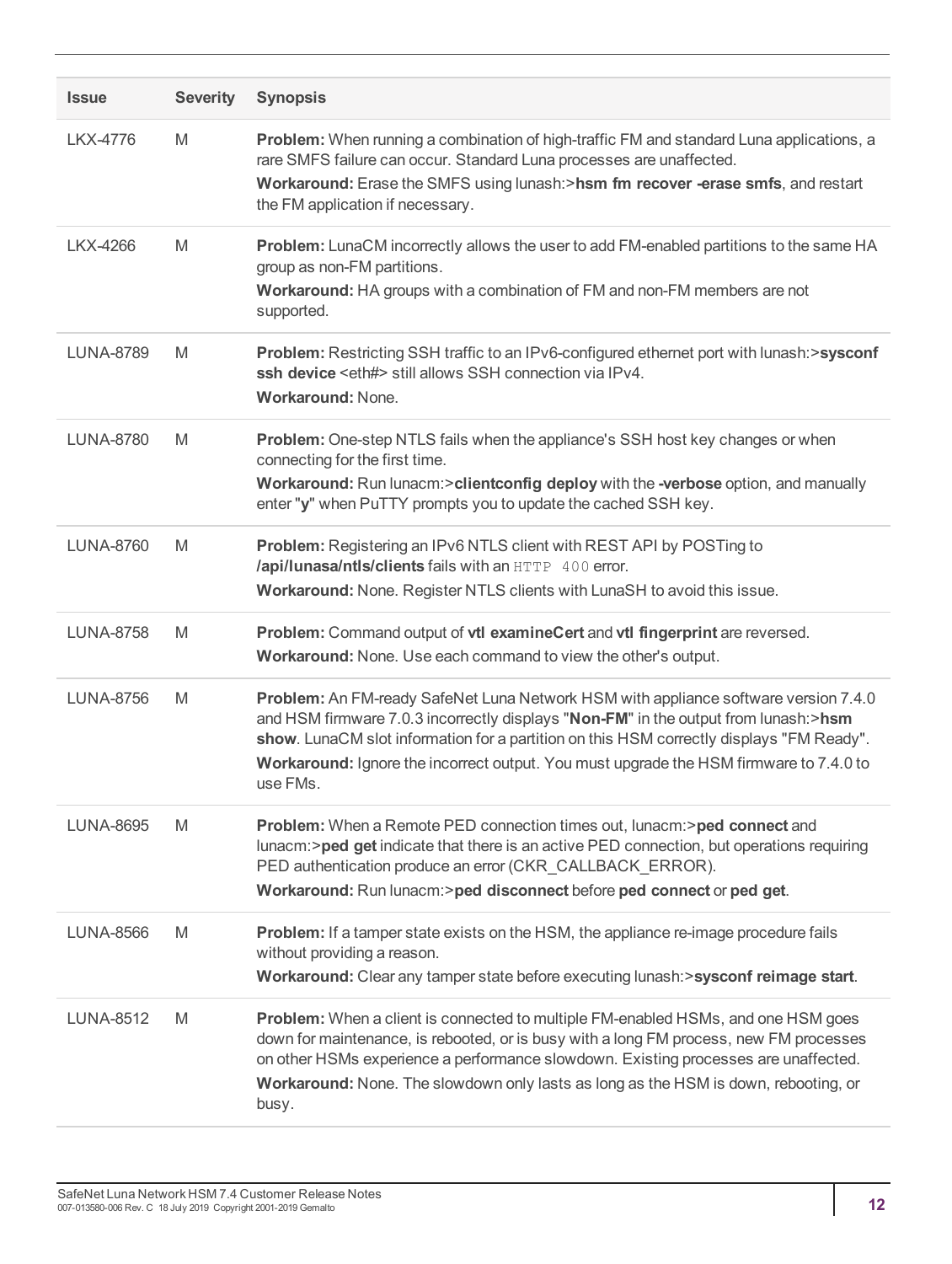| <b>Issue</b>     | <b>Severity</b> | <b>Synopsis</b>                                                                                                                                                                                                                                                                                                                                                                                                                                                                  |
|------------------|-----------------|----------------------------------------------------------------------------------------------------------------------------------------------------------------------------------------------------------------------------------------------------------------------------------------------------------------------------------------------------------------------------------------------------------------------------------------------------------------------------------|
| LKX-5396         | L               | Problem: When creating an RSA key using CKDEMO, the user is mistakenly prompted for<br>the Derive attribute (RSA key derivation is not allowed).<br>Workaround: None. The value entered is dropped and can be safely ignored.                                                                                                                                                                                                                                                    |
| LKX-4817         | $\mathbf{L}$    | <b>Problem:</b> FM sample applications built on a Windows platform do not automatically locate<br>the Cryptoki library.<br>Workaround: Move or copy the sample .exe to the main Lunaclient directory where the<br>library is located.                                                                                                                                                                                                                                            |
| LKX-4716         | L               | <b>Problem:</b> The wrapcomptest sample application hangs if it is used to query a non-FM slot<br>or an invalid slot number.<br><b>Workaround:</b> Interrupt the hanging application with CTRL+C. Use the correct slot for the<br>FM partition.                                                                                                                                                                                                                                  |
| <b>LUNA-8810</b> | $\mathbf{L}$    | <b>Problem:</b> Minimal Luna HSM Client tar file has an additional character that could affect<br>customer scripts.<br>Workaround: Change filename from LunaClient-Minimal-v7.4.0-226.x86_64.tar to<br>LunaClient-Minimal-7.4.0-226.x86_64.tar before running scripts.                                                                                                                                                                                                           |
| <b>LUNA-8782</b> | $\mathsf{L}$    | <b>Problem:</b> Attempting to change a destructive HSM policy to an already-existing setting (0<br>to 0 or 1 to 1) results in partitions being renamed to "unknown1", "unknown2", etc. The<br>partitions remain intact and are usable by clients.<br>Workaround: Ensure that your policy change commands are correct. If you did not mean to<br>change the destructive policy and want to keep your existing partitions, you can rename<br>them with lunash: > partition rename. |

#### **Table 3: List of known issues from prior releases**

| <b>Issue</b> | <b>Severity</b> | <b>Synopsis</b>                                                                                                                                                                                                                                                                                                                                                                    |
|--------------|-----------------|------------------------------------------------------------------------------------------------------------------------------------------------------------------------------------------------------------------------------------------------------------------------------------------------------------------------------------------------------------------------------------|
| LKX-4868     | H               | <b>Problem:</b> On a 64-bit client operating system, running multitoken with different BIP32<br>modes against an STC HA virtual slot causes multitoken to fail with an error (CKR<br>TOKEN NOT PRESENT).<br><b>Workaround:</b> Do not use BIP32 modes with STC HA groups; use NTLS instead.                                                                                        |
| LUNA-7438    | H               | <b>Problem:</b> When using <b>CKdemo</b> to perform a multipart sign/verify operation with a key that<br>has exceeded its specified usage count, an expected error is returned (CKR KEY NOT<br>ACTIVE). The next sign/verify operation with an active key fails with an unexpected error<br>(CKR OPERATION ACTIVE).<br>Workaround: Restart CKdemo and attempt the operation again. |
| LUNA-7436    | H               | <b>Problem:</b> Encrypt operations using DES3 CBC PAD and specifying a NULL buffer fail<br>(CKR BUFFER TOO SMALL).<br>Workaround: Manually specify a buffer size for these operations.                                                                                                                                                                                             |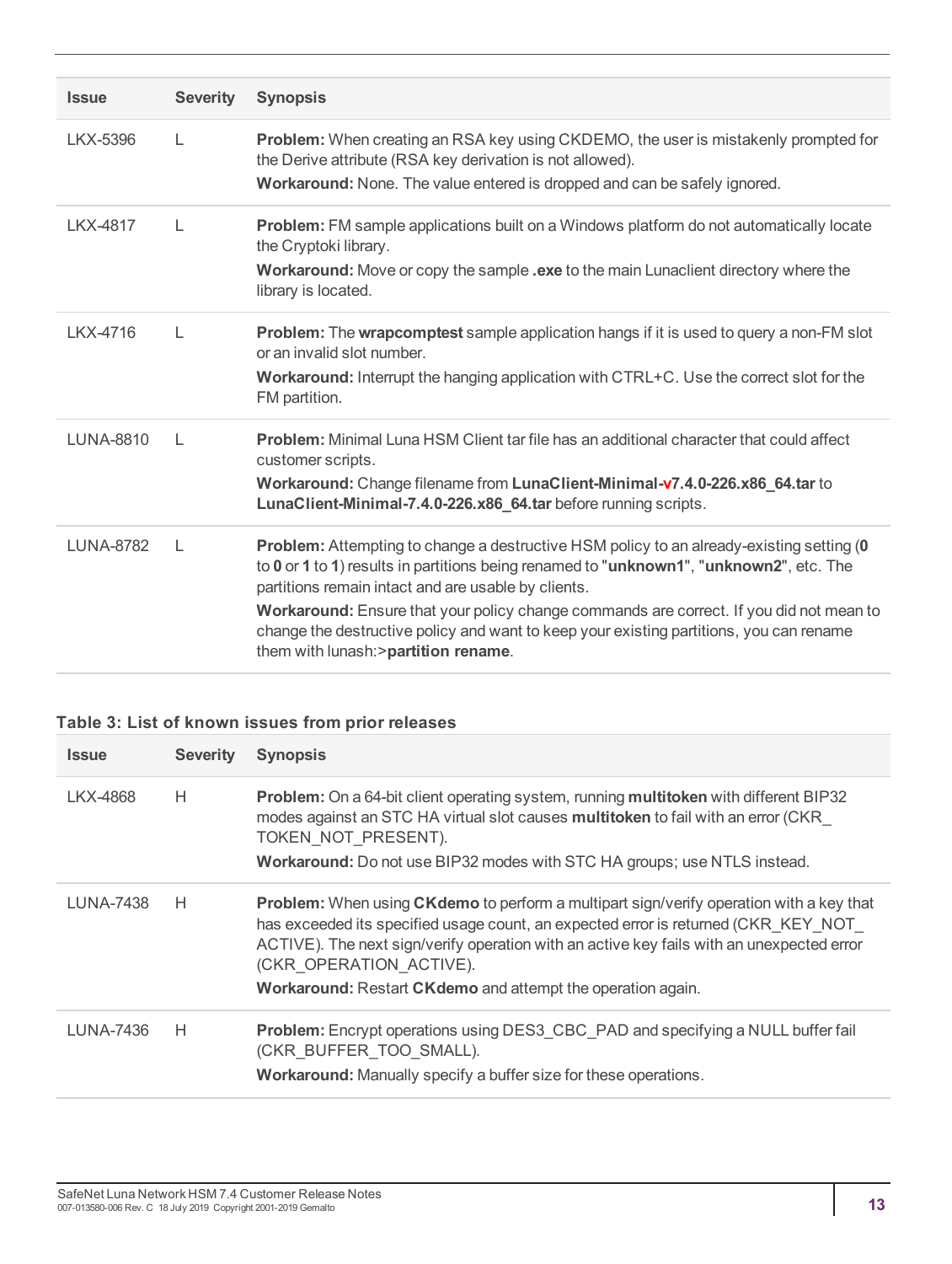| <b>Issue</b>     | <b>Severity</b> | <b>Synopsis</b>                                                                                                                                                                                                                                                                                                                                                                                                                       |
|------------------|-----------------|---------------------------------------------------------------------------------------------------------------------------------------------------------------------------------------------------------------------------------------------------------------------------------------------------------------------------------------------------------------------------------------------------------------------------------------|
| LKX-4852         | M               | Problem: Reset timestamp displayed when reporting metrics via LunaSH or REST can<br>vary, each time the commands are used, by approximately 6s.<br>Workaround: Reset the timers. This causes the value to be written to a file, so that the<br>reported reset time remains constant until the next reset.                                                                                                                             |
| LKX-4250         | M               | Problem: CA_DeriveKeyAndWrap does not handle AES_KW, AES_KWP, or AES_CTR<br>mechanisms.<br><b>Workaround: None.</b>                                                                                                                                                                                                                                                                                                                   |
| <b>LUNA-7418</b> | M               | <b>Problem:</b> When logged in to LunaSH as a custom user, resetting the appliance users to<br>factory condition (lunash:>sysconf config factoryreset -service users) does not delete<br>the currently logged-in user.<br>Workaround: Log in to LunaSH as admin to reset the appliance user configuration.                                                                                                                            |
| <b>LUNA-4134</b> | M               | Problem: When the SafeNet Luna Network HSM is configured for IPv6 connections, a<br>missing file error is displayed in the output from lunash:>network show<br>(/usr/lunasa/lush/Lroot/Cnetwork/network utility common: line 63:<br>/usr/lunasa/bin/getIPv6Prefix: No such file or directory).<br>Workaround: This error can be safely ignored.                                                                                       |
| <b>LUNA-4133</b> | M               | Problem: NTLS connection fails when the appliance has the default hostname local<br>host.<br>Workaround: Assign a unique hostname to the appliance (lunash: > network hostname<br><hostname>).</hostname>                                                                                                                                                                                                                             |
| <b>LKX-3184</b>  | M               | Applies to firmware 7.0.3 only. This issue has been fixed in firmware 7.2.0 and<br>later.<br>Problem: If HSM policy 39: Enable Secure Trusted Channel has been set to 1 (ON) at any<br>time, attempting a firmware rollback will cause the HSM to fail with an error (Unable to<br>communicate with HSM).<br>Workaround: None. If you are using STC, or have enabled HSM policy 39 in the past, do<br>not roll back the HSM firmware. |
| <b>LKX-2634</b>  | M               | Problem: Cannot back up curve25519 key types to the SafeNet Luna Backup HSM.<br>Workaround: Use cloning or HA to back up your curve25519 key types to another SafeNet<br>Luna 7.x HSM.                                                                                                                                                                                                                                                |
| <b>LUNA-3554</b> | M               | <b>Problem:</b> The appliance remains disconnected from the network, even though the<br>appliance itself is back online and fully functional.<br>Workaround: Reboot the appliance.                                                                                                                                                                                                                                                    |
| LUNA-3423        | M               | Problem: A failed C_WrapKey call on an STC partition configured for Cloning returns the<br>error CKR_BUFFER_TOO_SMALL, while the same failure on an NTLS Cloning partition<br>returns the error CKR_KEY_NOT_WRAPPABLE.<br>Workaround: If you are checking logs for one of these exact errors, ensure that you search<br>for the error associated with your connection type.                                                           |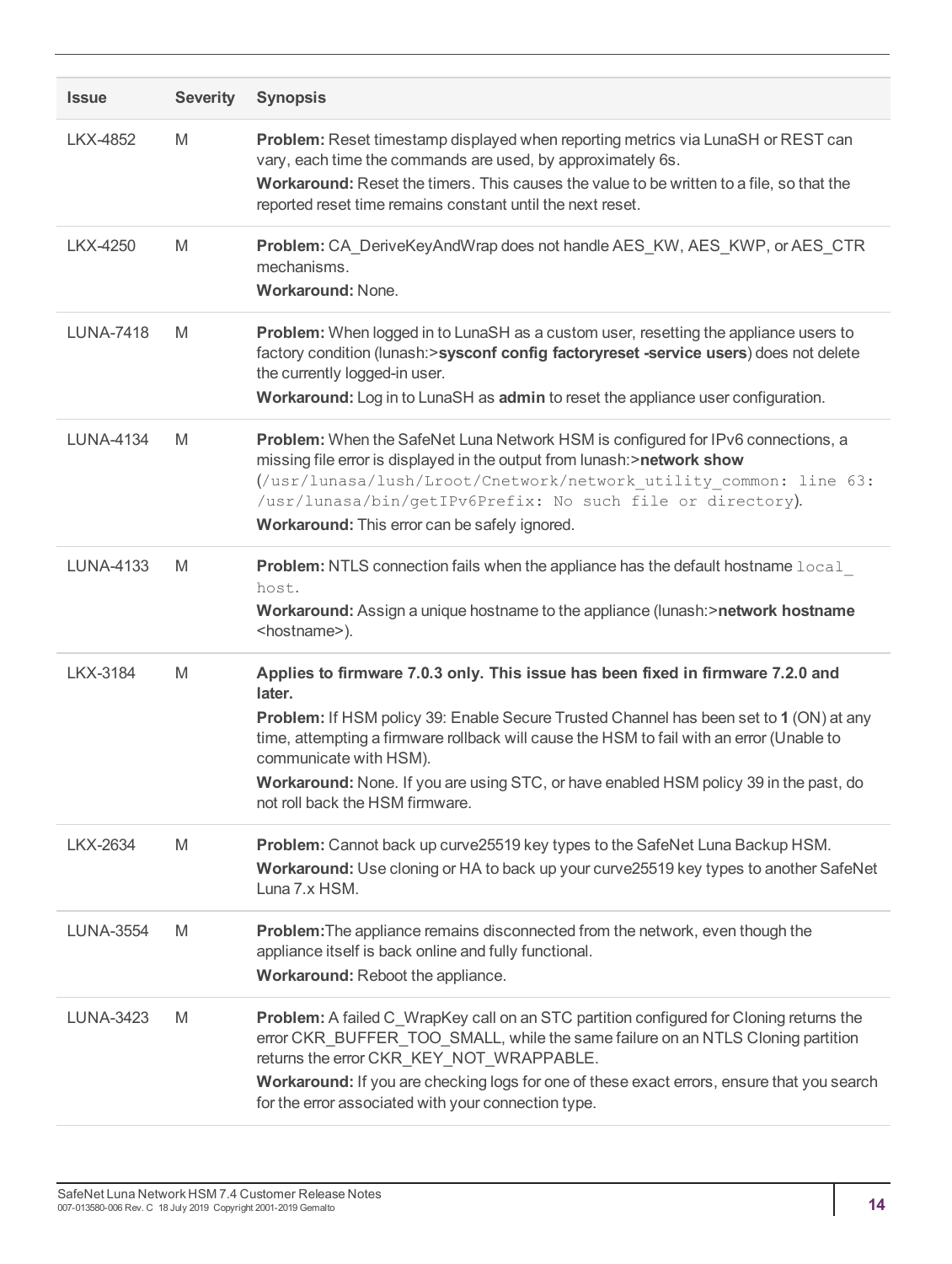| <b>Issue</b>     | <b>Severity</b> | <b>Synopsis</b>                                                                                                                                                                                                                                                                                                                                                                |
|------------------|-----------------|--------------------------------------------------------------------------------------------------------------------------------------------------------------------------------------------------------------------------------------------------------------------------------------------------------------------------------------------------------------------------------|
| <b>LUNA-3422</b> | M               | Problem: A failed C_WrapKey call on an STC partition configured for Key Export returns<br>the error CKR_BUFFER_TOO_SMALL, while the same failure on an NTLS Cloning<br>partition returns the error CKR MECHANISM INVALID.<br>Workaround: If you are checking logs for one of these exact errors, ensure that you search<br>for the error associated with your connection type. |
| <b>LUNA-3421</b> | M               | Problem: A C_CloseAllSessions call on an STC partition configured for Key Export returns<br>CKR_UNKNOWN, while the same call on an NTLS Key Export partition returns CKR_OK.<br><b>Workaround: None.</b>                                                                                                                                                                       |
| LUNA-3416        | M               | Problem: When performing AES encryption on an HA group using AIX and SPARC clients,<br>failover occasionally fails with an error (CKR_TOKEN_NOT_PRESENT).<br>Workaround: None.                                                                                                                                                                                                 |
| <b>LUNA-3414</b> | M               | Problem: One-step Network Trust Link (NTLS) setup fails on Windows with error code<br>CKR_CANCEL when SO Login Enforcement is enabled.<br>Workaround: Use the multi-step NTLS setup procedure to create a connection to the<br>SafeNet Luna Network HSM appliance.                                                                                                             |
| <b>LUNA-3343</b> | M               | Problem: When using STC in a high traffic or high multi-threaded application scenario, the<br>error CKR_STC_RESPONSE_REPLAYED is occasionally generated and causes<br>subsequent commands to fail.<br>Workaround: Restart the client application, and the error will clear.                                                                                                    |
| <b>LUNA-3307</b> | M               | Problem: In LunaCM, clientconfig deploy (one-step NTLS) fails if the partition name<br>contains spaces.<br>Workaround: Use the multi-step NTLS connection procedure to assign the partition to the<br>client.                                                                                                                                                                  |
| <b>LUNA-3291</b> | M               | Problem: When you uninstall the Luna HSM Client software and reinstall it in a custom<br>directory, existing IPv6 NTLS connections are broken. The existing client IPv6 certificates<br>are not copied to the new client certificate directory.<br>Workaround: Manually copy the IPv6 certificates to the new client certificate directory.                                    |
| <b>LUNA-3108</b> | M               | Problem: If you uninstall Luna HSM Client and reinstall it in a custom directory, HA logging<br>stops working.<br><b>Workaround: Open crystoki.conf/crystoki.ini</b> and edit $haLogPath = to$ match the new<br>client path.                                                                                                                                                   |
| <b>LUNA-3107</b> | M               | Problem: If you uninstall Luna HSM Client and reinstall it in a custom directory, RBS stops<br>working.<br>Workaround: Copy the two certificate files serverkey.pem and server.pem from the<br>original rbs directory to the new rbs directory.                                                                                                                                |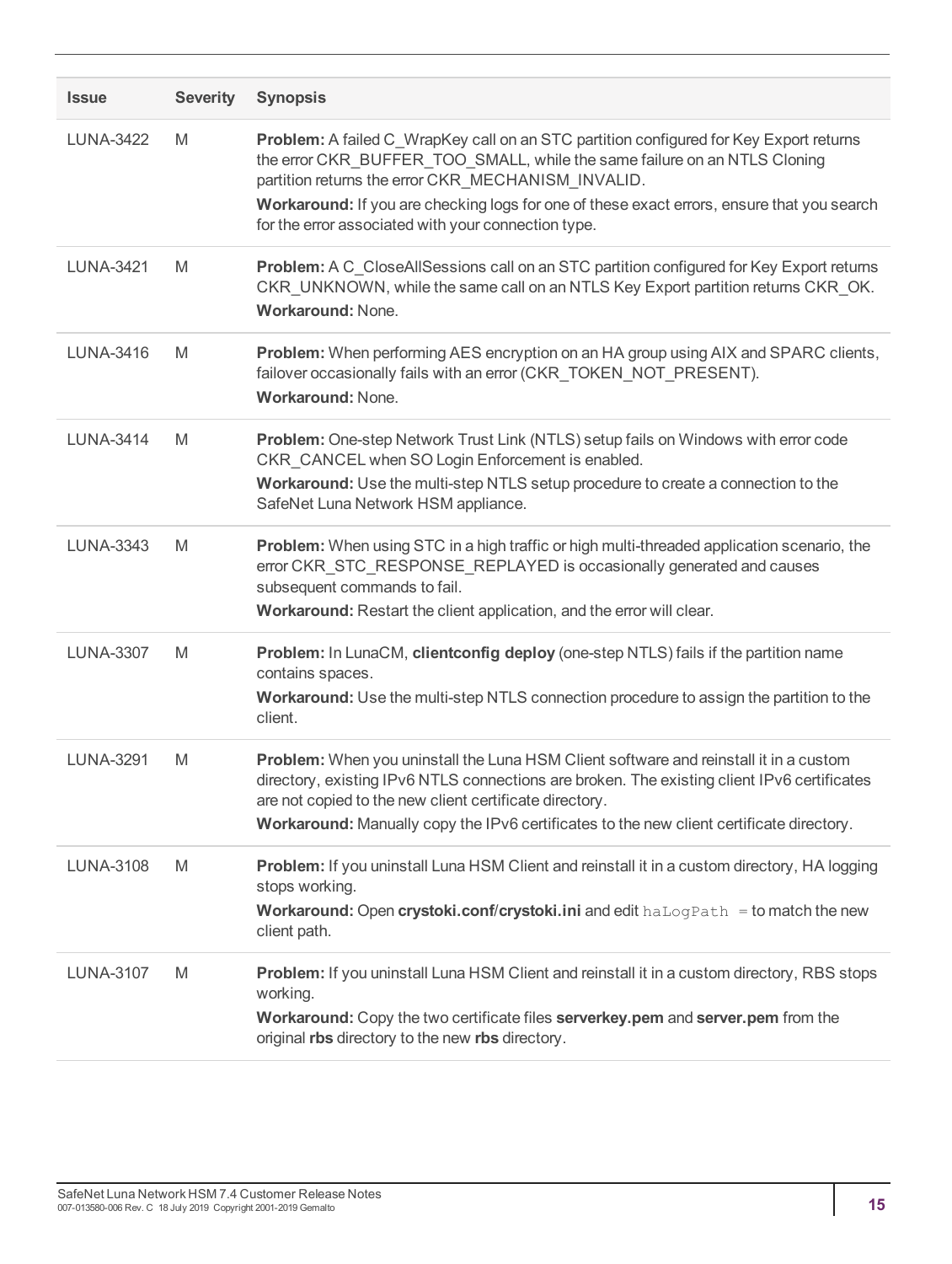| <b>Issue</b>     | <b>Severity</b> | <b>Synopsis</b>                                                                                                                                                                                                                                                                                                                                                                                                                           |
|------------------|-----------------|-------------------------------------------------------------------------------------------------------------------------------------------------------------------------------------------------------------------------------------------------------------------------------------------------------------------------------------------------------------------------------------------------------------------------------------------|
| <b>LUNA-3070</b> | M               | Problem: vtl cklog enable/disable command not working if LibUNIX and LibUNIX64 are<br>in different folders.<br>Workaround: Enable cklog manually by editing Chrystoki.conf/crystoki.ini. Refer to the<br>SDK Reference Guide for details.                                                                                                                                                                                                 |
| <b>LUNA-2646</b> | M               | Problem: One-step NTLS can fail after installing, uninstalling, and reinstalling the Luna<br><b>HSM Client on Windows.</b><br>Workaround: Use the multi-step NTLS setup procedure to create a connection to the<br>SafeNet Luna Network HSM appliance.                                                                                                                                                                                    |
| <b>LUNA-2445</b> | M               | Problem: The default maximum length for HA log files is incorrectly set to 40000 bytes,<br>and misreported in LunaCM as 262144 bytes (the intended minimum). This can lead to<br>many small HA log files being rotated frequently.<br>Workaround: Manually set the HA log maximum file size using lunacm:>hagroup halog -<br>maxlength<br>bytes> the first time you configure HA logging.                                                 |
| <b>LUNA-2261</b> | M               | Problem: "CKR DATA INVALID" on wrap/unwrap with multitoken on AIX and Solaris<br>clients.<br><b>Workaround: None.</b>                                                                                                                                                                                                                                                                                                                     |
| <b>LUNA-2252</b> | M               | Problem: Invalid options are displayed on Solaris installer.<br>Workaround: Only the SafeNet Luna Network HSM is supported for Solaris; drivers for the<br>PCIe HSM and USB HSM options are not provided at this time. If multiple options appear<br>when installing Luna HSM Client on Solaris, choose Network HSM only.                                                                                                                 |
| LUNA-2224        | M               | Problem: When you initialize an STC partition by applying a partition policy template, a<br>confusing error (CKR_TOKEN_NOT_PRESENT) is returned.<br>Workaround: None.                                                                                                                                                                                                                                                                     |
| <b>LUNA-2199</b> | M               | Problem: LunaCM occasionally freezes in Windows 2016 when a new slot is created or<br>deleted.<br>Workaround: End the LunaCM instance with Task Manager and restart LunaCM.                                                                                                                                                                                                                                                               |
| <b>LUNA-2007</b> | M               | Problem: Unable to establish NTLS connection using the one-step NTLS procedure on<br>Solaris x86 when there are more partitions (10~15).<br>Workaround: Use the multi-step NTLS connection procedure on a Solaris client.                                                                                                                                                                                                                 |
| <b>LUNA-1927</b> | M               | <b>Problem:</b> Unable to add new member to HA group after removing primary member.<br>Workaround: Manually delete the serial number of the deleted Network HSM's partition<br>from the VirtualToken00Members field in the Chrystoki.conf (Linux/UNIX) or<br>crystoki.ini (Windows) file and then add the new partition to the existing HA group. It is<br>added successfully, and the old entry from the lunacm HA list is also removed. |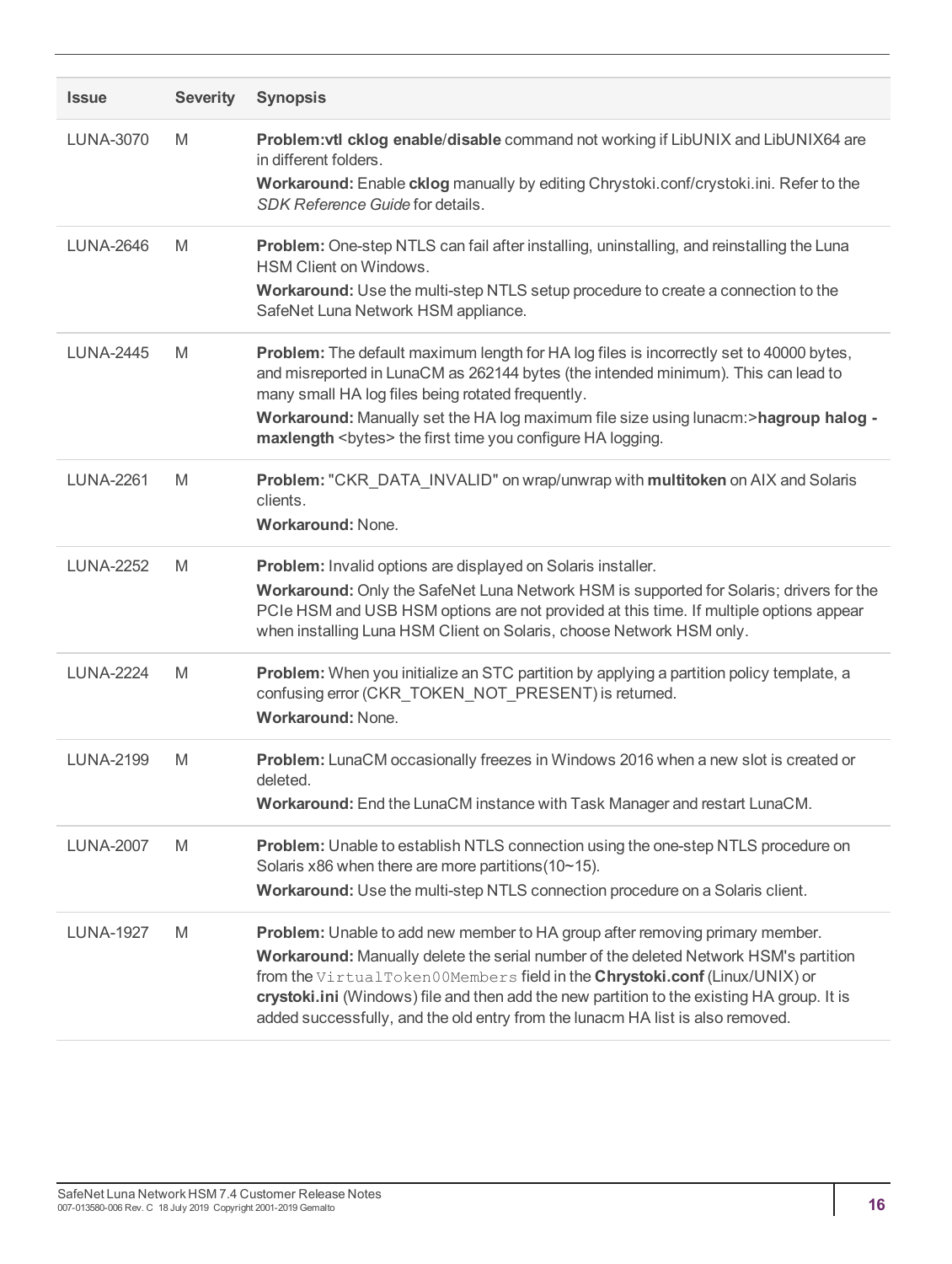| <b>Issue</b>                 | <b>Severity</b> | <b>Synopsis</b>                                                                                                                                                                                                                                                                                                                                                     |
|------------------------------|-----------------|---------------------------------------------------------------------------------------------------------------------------------------------------------------------------------------------------------------------------------------------------------------------------------------------------------------------------------------------------------------------|
| <b>LUNA-1725</b>             | M               | Problem: In LunaCM, partition archive restore -replace does not replace DUPLICATED<br>objects in target partition.<br>Workaround: Remove all duplicate objects from the target partition prior to running<br>partition archive restore -replace.                                                                                                                    |
| <b>LUNA-1592</b>             | M               | Problem: When trying to run the HALogin.java script, a CKR_UNKNOWN error is<br>returned.<br>Workaround: None. Do not use the HALogin.java sample.                                                                                                                                                                                                                   |
| <b>RAPI-1211</b>             | M               | Problem: In REST API, GET /api/lunasa/hsms may return an empty list.<br>Workaround: Another attempt may return a populated list if an HSM is available.                                                                                                                                                                                                             |
| <b>RAPI-383</b>              | M               | Problem: REST API does not verify the NTLS client's IP against the certificate.<br><b>Workaround: None.</b>                                                                                                                                                                                                                                                         |
| CPP-3261                     | M               | Problem: After performing sysconf config factoryreset, the appliance host name is not<br>reset.<br><b>Workaround: None.</b>                                                                                                                                                                                                                                         |
| CPP-3241                     | M               | <b>Problem:</b> Untarred audit log files are not visible to the user.<br>Workaround: Untarred audit log files will not appear in the list of log files generated by the<br>LunaSH command my file list, but they can still be verified using audit log verify -file<br><filename> -serialsource <serialnum>.</serialnum></filename>                                 |
| CPP-3191                     | M               | Problem: After rebooting the appliance, occasionally clients cannot see partitions on the<br>first connection attempt.<br>Workaround: Run the vtl verify command again. The second attempt should be<br>successful.                                                                                                                                                 |
| CPP-2954<br><b>LUNA-3352</b> | M               | Problem: The hsmCriticalEvent and hsmNonCriticalEvent counters incorrectly track HSM<br>events.<br>Workaround: None. SNMP hsmCriticalEvent and hsmNonCriticalEvent counters are not<br>implemented in this release and will always remain 0.                                                                                                                        |
| CPP-2505<br><b>LUNA-132</b>  | M               | Problem: When configuring a network device for IPv6 using SLAAC or DHCPv6, the IPv6<br>address is retrieved, but the name server and search domain are not.<br>Workaround: Configure the name server and search domain manually, using the LunaSH<br>command network dns add {-nameserver <ip_address>   -searchdomain <net_<br>domain&gt;}.</net_<br></ip_address> |
| CPP-2368                     | M               | Problem: The hagroup list command returns an error.<br>Workaround: Run the hagroup list command again. The second attempt should be<br>successful.                                                                                                                                                                                                                  |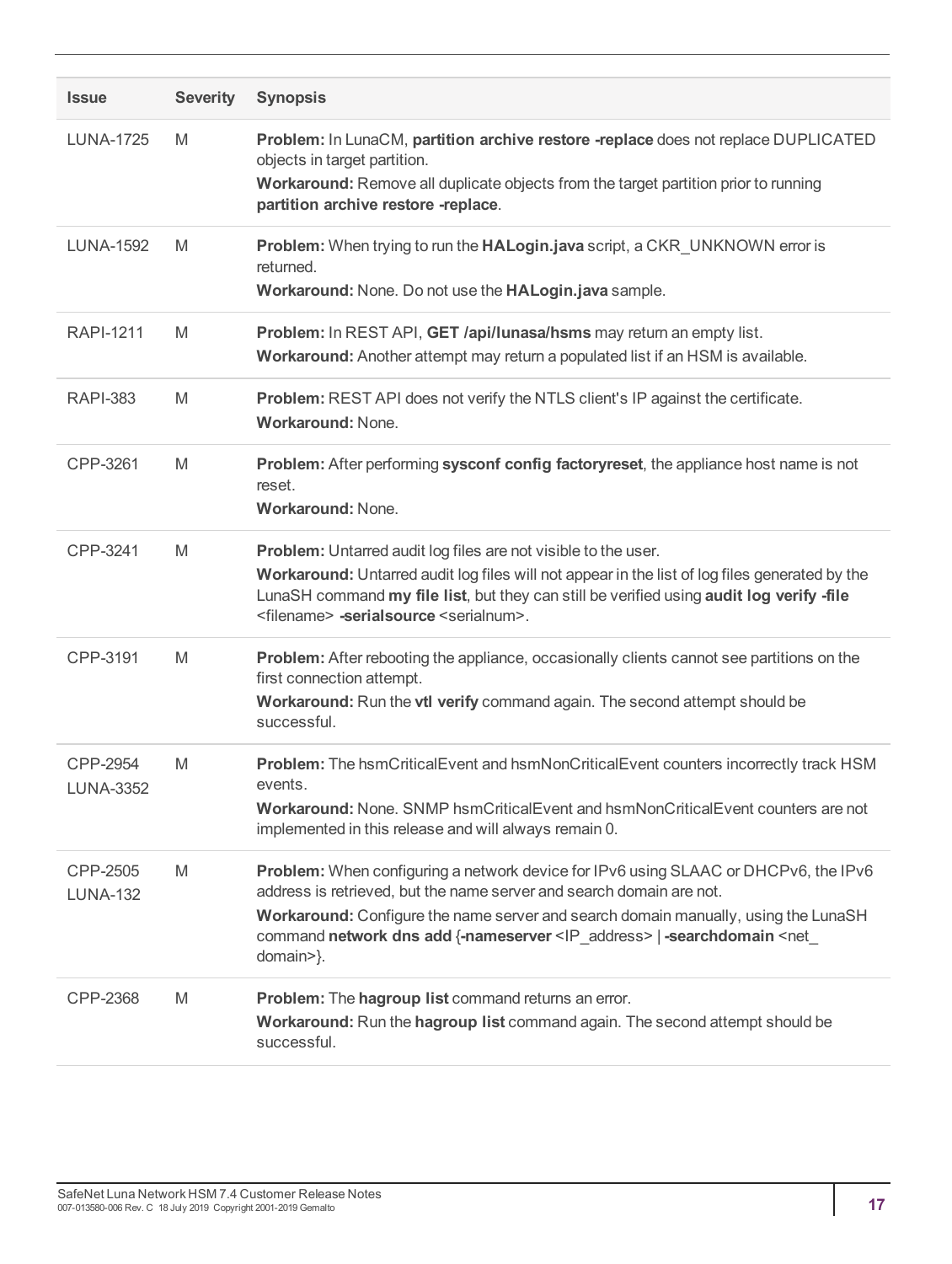| <b>Issue</b>                | <b>Severity</b> | <b>Synopsis</b>                                                                                                                                                                                                                                                                                                                                                                                                               |
|-----------------------------|-----------------|-------------------------------------------------------------------------------------------------------------------------------------------------------------------------------------------------------------------------------------------------------------------------------------------------------------------------------------------------------------------------------------------------------------------------------|
| CPP-1339                    | M               | Problem: In LunaSH, sysconf config restore does not restore the SSH password for the<br>admin user. If the password is not reset immediately, the admin user will be unable to log in<br>to the appliance in subsequent SSH sessions.<br>Workaround: Use sysconf config clear to reset the admin password to the default. You<br>must do this in the same session that you used to run the sysconf config restore<br>command. |
| CPP-632<br><b>LUNA-7429</b> | M               | Problem: When using CKdemo with HA groups, an Attribute type invalid error is<br>returned.<br>Workaround: If you plan to use HA groups, change your CKdemo settings to use legacy<br>role logins. To do this, select Role Support from the 98) Options in the OTHERS menu.                                                                                                                                                    |
| CPP-626<br>CPP-624          | M               | <b>Problem:</b> If you zeroize an HSM hosting an HA group member partition, all running<br>cryptographic operations against the HA group fail.<br>Workaround: Remove any member partition from the HA group before zeroizing the host<br>HSM.                                                                                                                                                                                 |
| <b>LUNA-3511</b>            | L               | Problem: Audit logging: hsm zeroize is not logged after performing a factory reset of the<br>HSM, since the audit configuration is erased during factory reset.<br><b>Workaround: None.</b>                                                                                                                                                                                                                                   |
| <b>LUNA-3276</b>            | L               | Problem: When installing the Luna HSM Client software to a custom directory with spaces<br>in the directory name, the installer creates a new named directory that ignores everything<br>after the first space.<br>Workaround: Do not use spaces when naming your custom install directory.                                                                                                                                   |
| <b>LUNA-3126</b>            | L               | Problem: After running lunash:> hsm ped connect on an uninitialized SafeNet Luna<br>Network HSM, hsm ped show may incorrectly display Number of Connected PED<br>Server : 0.<br>Workaround: None necessary; this behavior does not affect the functioning of Remote<br>PED.                                                                                                                                                   |
| <b>LUNA-2103</b>            | L               | <b>Problem:</b> If you enter duplicate policies (policies with the same ID) in the partition policy<br>template, the partition will take the last value.<br>Workaround: Avoid duplicate policy IDs in partition policy template files.                                                                                                                                                                                        |
| <b>LUNA-2022</b>            | L               | Problem: Incorrect warning displayed when changing ssh restriction to bond slave device.<br>Message displayed is "Warning: SSH is already restricted to the specified ip address /<br>ethernet card. No changes made."<br><b>Workaround:</b> None, You cannot bind SSH to a bond slave.                                                                                                                                       |
| <b>LUNA-2015</b>            | L               | <b>Problem:</b> Default ntlsOperStatus for SNMP is incorrectly set to 0 (correct value: 3). This<br>can lead to errors in applications that adhere to syntax strictly.<br><b>Workaround: None.</b>                                                                                                                                                                                                                            |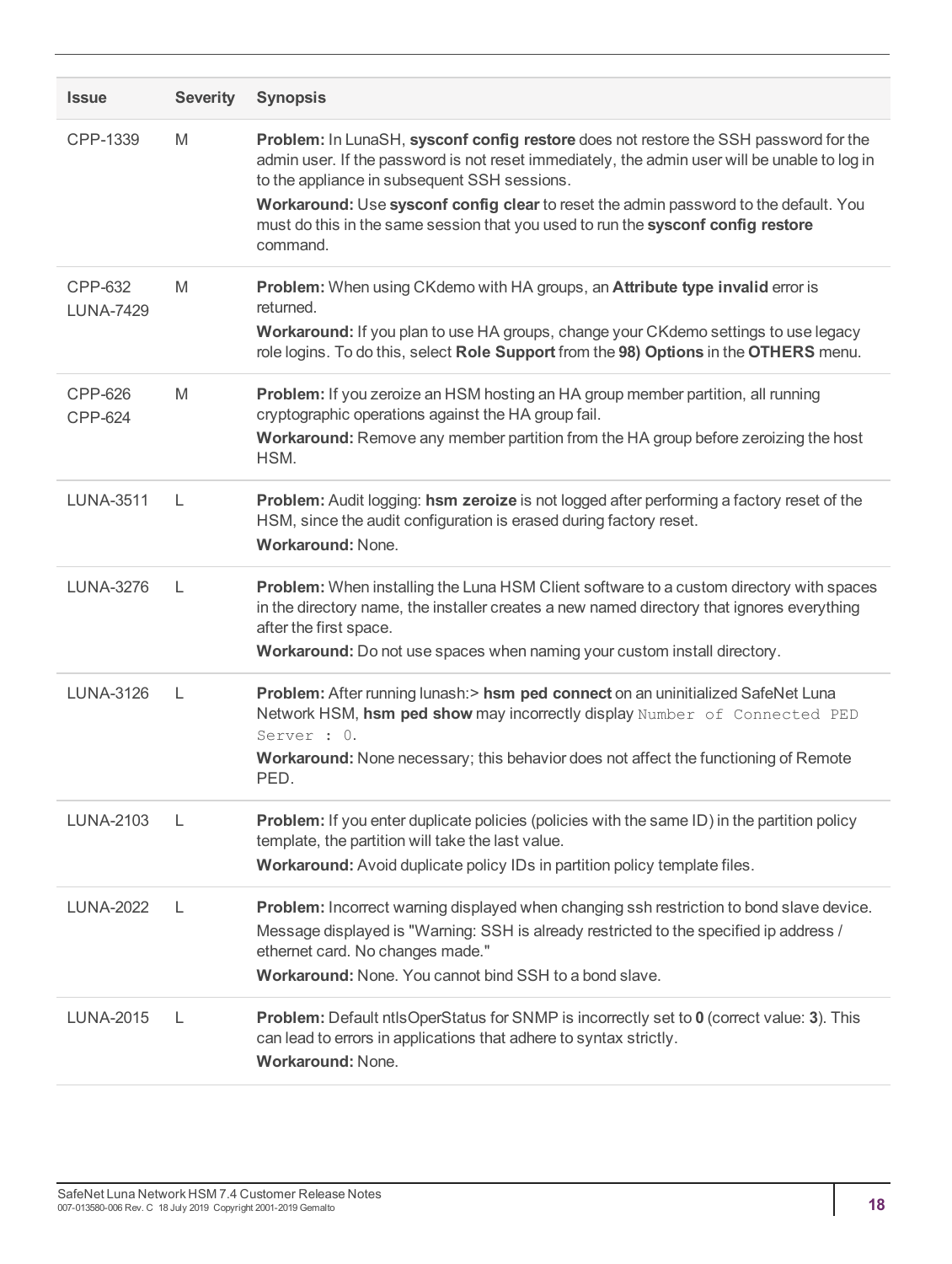| <b>Issue</b>                 | <b>Severity</b> | <b>Synopsis</b>                                                                                                                                                                                                                                                  |
|------------------------------|-----------------|------------------------------------------------------------------------------------------------------------------------------------------------------------------------------------------------------------------------------------------------------------------|
| <b>LUNA-339</b>              | L               | Problem: Some appliance sensor information is missing or incorrectly reported via SNMP.<br>Workaround: Use the LunaSH command status sensors to obtain this information.                                                                                         |
| <b>LUNA-218</b>              | L               | Problem: You cannot add a host or network route using the LunaSH network route add<br>command without including the gateway value.<br>Workaround: None.                                                                                                          |
| <b>RAPI-1096</b>             | L               | Problem: After modifying the webserver settings the apiversion under /api/lunasa<br>becomes 0.<br>Workaround: Restart the webserver service.                                                                                                                     |
| CPP-3404                     | L               | Problem: CMU may crash or report a memory allocation error when using a non-FIPS<br>signing mechanism in FIPS mode.<br>Workaround: Specify a FIPS-approved signing mechanism such as sha256withRSA.                                                              |
| CPP-3384<br><b>LUNA-1585</b> | L               | Problem: After zeroization or factory reset, the STC cipher option is set to NULL_ENC.<br>Output from hsm stc status includes "Cipher Name: No Cipher".<br>Workaround: Run the LunaSH command hsm stc cipher enable -all to enable all<br>available STC ciphers. |
| CPP-3235                     | L               | Problem: In LunaCM, the partition clone command fails the first time if the Partition SO is<br>logged in to the target slot.<br>Workaround: Run the partition clone command again. The second attempt should be<br>successful.                                   |
| CPP-2960                     | L               | Problem: LunaCM hangs on exit on Windows 2016.<br>Workaround: End the LunaCM instance using the Task Manager.                                                                                                                                                    |
| CPP-2925                     | L               | Problem: When the cklog library is configured, an error.txt file containing extraneous<br>messages may be created.<br><b>Workaround: None.</b>                                                                                                                   |
| CPP-2380                     | L               | Problem: When running the MiscCSRCertificateDemo.java sample, a null pointer<br>exception occurs.<br>Workaround: None.                                                                                                                                           |
| CPP-1249<br><b>LUNA-1681</b> | L               | Problem: Remote backup through TCP/IP via the LunaCM command partition archive<br>backup -slot remote -hostname <hostname> -port <portnum> is not recognized.<br/>Workaround: Use RBS to backup partitions remotely.</portnum></hostname>                        |
| CPP-932                      | L               | Problem: If the configured audit logging directory is not found, the PEDclient service fails<br>with error LOGGER_init failed.<br>Workaround: Ensure that the directory you configure for audit logging exists.                                                  |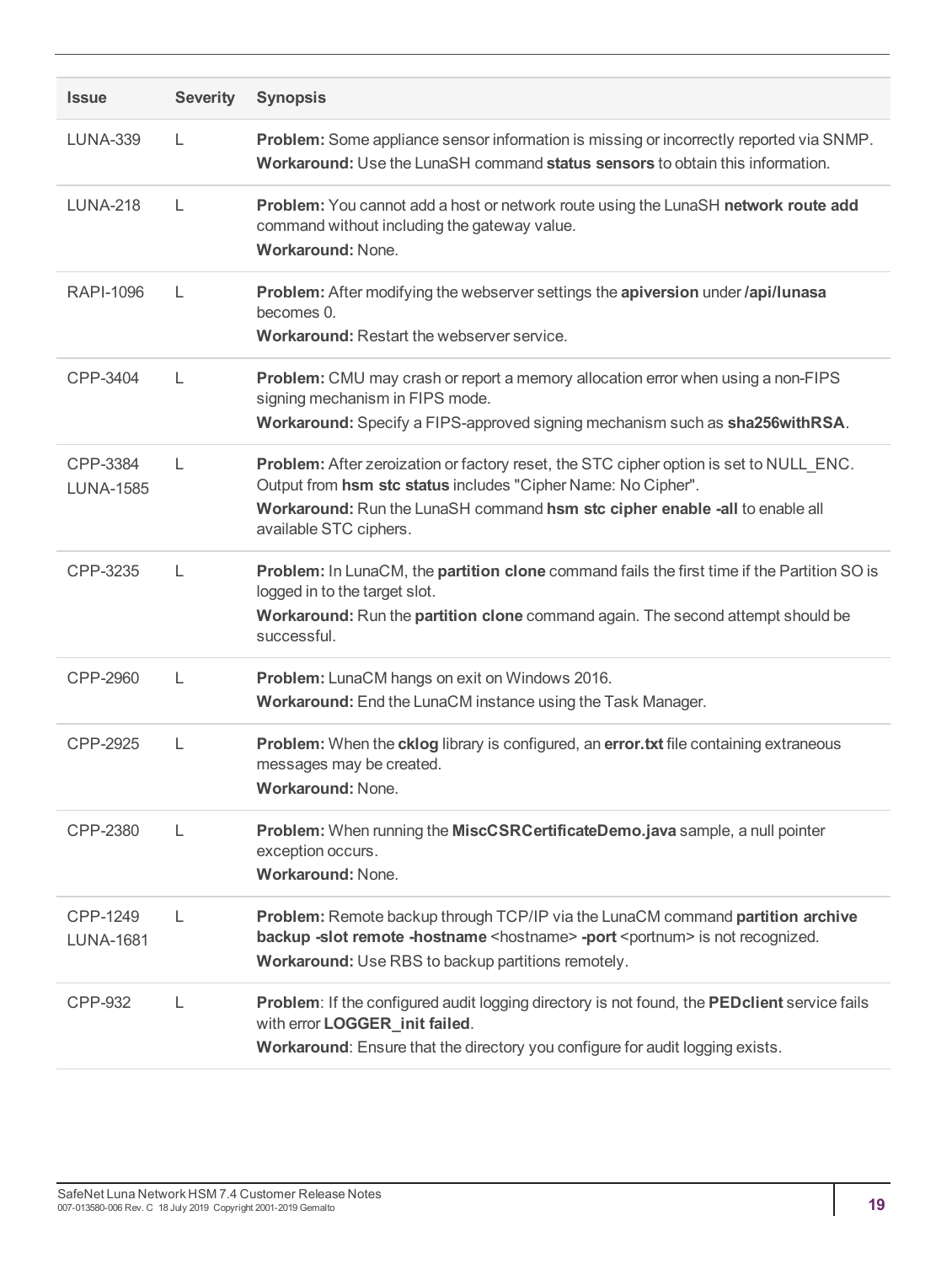# <span id="page-19-0"></span>Resolved Issues

This section lists issues that have been resolved for the current release.

#### **Table 4: List of resolved issues**

| <b>Issue</b>                  | <b>Severity</b> | <b>Synopsis</b>                                                                                                                                                                                                                                                                                                         |
|-------------------------------|-----------------|-------------------------------------------------------------------------------------------------------------------------------------------------------------------------------------------------------------------------------------------------------------------------------------------------------------------------|
| LKX-4543                      | H.              | Problem: After a firmware update, duplicate entries are produced in the audit logs. These<br>duplicate entries cause log verification to fail with an error (CKR_LOG_BAD_RECORD_<br>HMAC).<br>Resolved: Fixed in Luna release 7.4.                                                                                      |
| LUNA-7499                     | M               | Problem: Private BIP32 Key Injection (combination of private key encryption and<br>unwrapping operations) was not implemented in Luna 7.3.<br>Workaround: The call has been included in Luna release 7.4.                                                                                                               |
| LUNA-7164                     | M               | Problem: When a bad remote logging host is added, existing hosts that were functioning<br>correctly stop receiving logs.<br>Resolved: Fixed in Luna release 7.4.                                                                                                                                                        |
| <b>LUNA-3691</b>              | M               | Problem: When resetting the HSM to factory conditions with audit logging enabled and an<br>existing audit log file, new events are not logged after the Auditor role is re-initialized.<br>Resolved: Fixed in Luna release 7.4.                                                                                         |
| <b>LUNA-3683</b>              | M               | Problem: On Linux clients, when a non-root user attempts to uninstall the Luna HSM Client<br>software, the process fails and the client software remains installed, but "Uninstall of<br>the Luna HSM Client 7.3.0-165 completed" is displayed in the command<br>output.<br><b>Resolved:</b> Fixed in Luna release 7.4. |
| <b>LUNA-3429</b>              | M               | Problem: Error: pedClient is not currently running error is displayed when trying to<br>connect with PEDserver using lunash:>hsm ped connect, even though the cbs service is<br>shown to be running.<br>Resolved: Fixed in Luna release 7.4.                                                                            |
| <b>LUNA-7430</b>              | $\mathsf{L}$    | Problem: When running commands in some Luna utilities on Windows 10, password<br>characters are duplicated.<br>Resolved: Fixed in Luna release 7.4.                                                                                                                                                                     |
| LUNA-7194<br><b>RAPI-1416</b> | L               | Problem: Webserver starts even if no SSL key/cert exists, but is not accessible.<br><b>Resolved:</b> Fixed in Luna release 7.4.                                                                                                                                                                                         |

# <span id="page-19-1"></span>Revision History

#### **Revision A: 30 January 2019**

**>** Initial Release